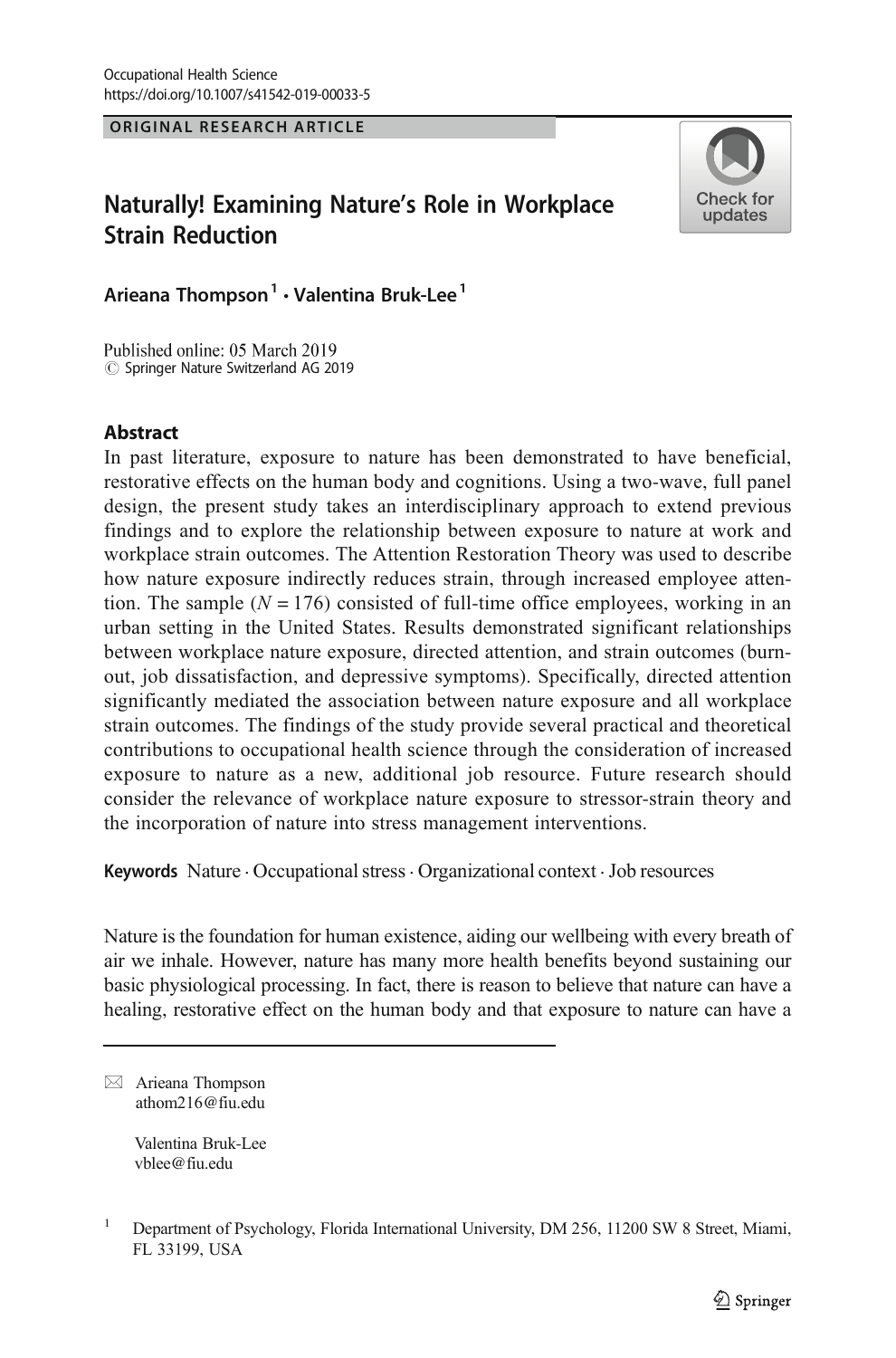positive effect on the mind (Kaplan [1995\)](#page-19-0). This is not a novel idea. Eastern medicine has sought to harness the healing powers of nature for centuries, transcendentalists sought to escape their urban world to find peace and clarity in nature, and in the last century, past U.S. presidents sought to establish and maintain state parks and wilderness areas by espousing the benefits of nature to human life (Nash [1968\)](#page-19-0). In the last couple of decades, nature has been utilized as a tool to improve health, as research has demonstrated that nature has the ability to increase the wellbeing of hospital patients and mental ability in students (Hartig et al. [1991;](#page-18-0) Ulrich [1984](#page-20-0)). The present study aims to extend previous research by investigating whether access to nature could be an effective method of reducing psychological strain in a work context.

Access to nature has been shown to aid in medical recovery and to buffer against negative health outcomes. One hospital study found that, when recovering from surgery, patients had a window containing a nature-based view, patients were discharged faster and used fewer pain medications (Ulrich [1984\)](#page-20-0). Another medical intervention demonstrated that cancer patients who participated in nature-based activities displayed faster improvements than patients in a control group (Cimprich [1993\)](#page-18-0). Further, in one experimental study, participants in the experimental group were shown a nature scene, while the control group was shown a blank screen (Tse et al. [2002\)](#page-20-0). As each group watched their respective screens, experimenters determined the participants' relative pain threshold using a modified tourniquet technique. Findings indicated that the group watching the nature scene had a significantly higher pain threshold than the control group. Nature exposure's effect of buffering pain has been demonstrated in other research investigations as well (Diette et al. [2003\)](#page-18-0).

Furthermore, nature exposure has been shown to be a beneficial resource in reducing general strain outcomes. For example, participants reported significantly decreased levels of physiological strain reactions after watching videos of trees (Jiang et al. [2014](#page-19-0)) and a high prevalence of nature exposure in rural areas significantly correlated with decreases in negative strain outcomes in children (Wells and Evans [2003\)](#page-20-0). More recently, a meta-analysis on nature exposure and mental health demonstrated that increasing exposure to nature can be an effective method of strain reduction (Hartig et al. [2014](#page-18-0)).

In addition to nature's ability to decrease the prevalence of negative health outcomes, nature exposure can also be beneficial in increasing favorable health outcomes (De Vries et al. [2003](#page-18-0); Mitchell and Popham [2008](#page-19-0); Park and Mattson [2009\)](#page-20-0). For instance, a recent meta-analysis demonstrated that nature-assisted therapy is extremely beneficial to human health (Annerstedt and Währborg [2011\)](#page-17-0). Nature-assisted therapy utilizes many aspects of nature to act as therapeutic tools, such as gardens and outdoor natural environments. Further, participants in a study with window views of nature in their homes had increased life satisfaction and well-being (Kaplan [2001](#page-19-0)). These findings were replicated when researchers surveyed participants with either "urban" or "natural" views as well (Velarde et al. [2007\)](#page-20-0). Similarly, in a study on individuals in urban areas, those who sought to spend time in city parks or gardens had increased levels of overall health and well-being (Maller et al. [2006](#page-19-0)).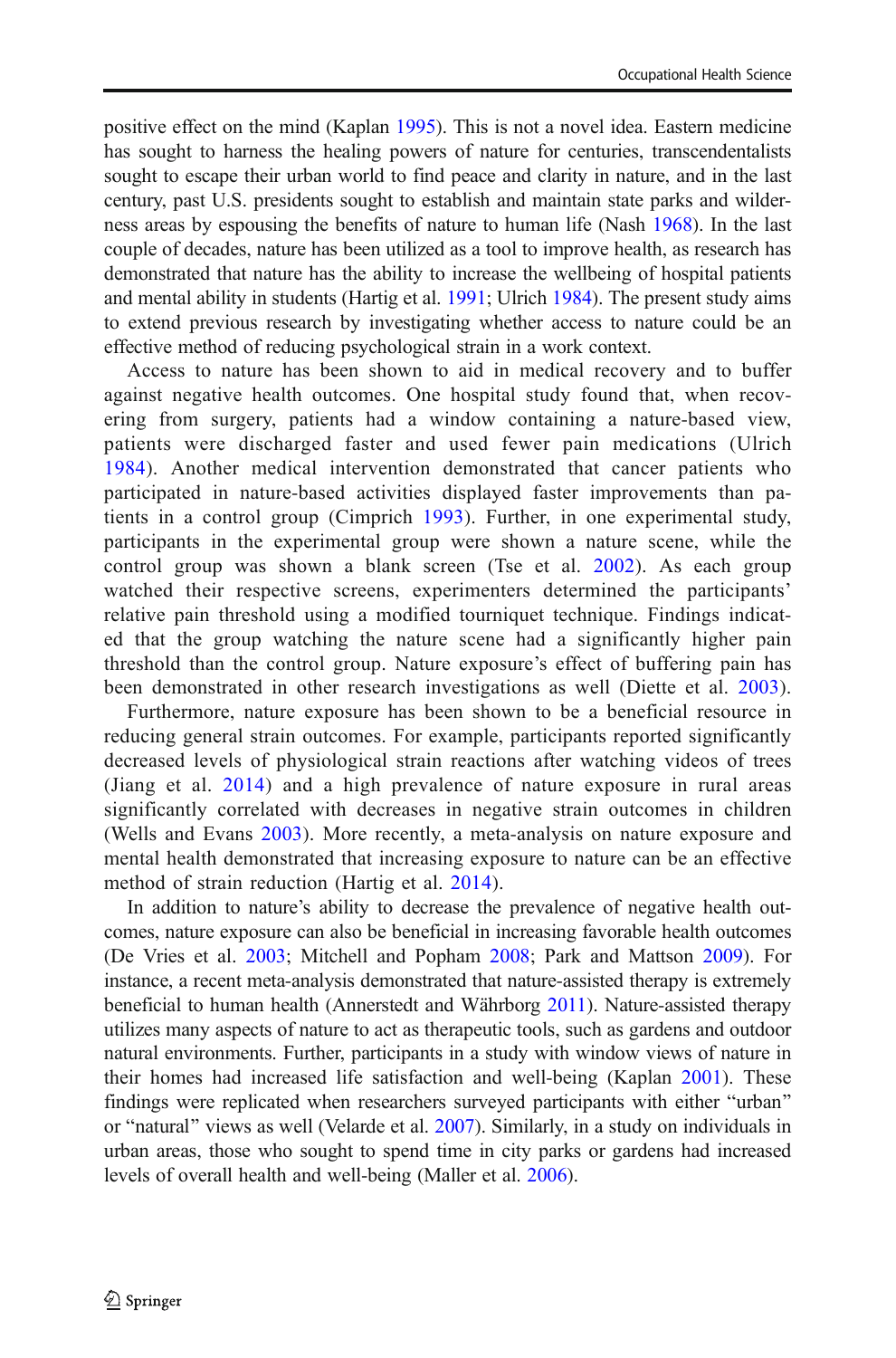Only a few studies have sought to extend nature's strain reduction findings to the workplace. Of these, one demonstrated that increased nature views in windows of employee offices in Sweden correlated with decreased stress and increased "trivsel", a Swedish word conveying overall well-being (Velarde et al. [2007](#page-20-0)). In Norway, researchers demonstrated that the number of plants in the office negatively related to the number of employees that request sick days (Bringslimark et al. [2007](#page-18-0)). Similarly, exposure to nature at work in a U.S. based study correlated with increased general health, decreased strain, and decreased days of sickness (Largo-Wight et al. [2011a](#page-19-0)).

The evidence suggests that exposure to nature can have significant effects on human health and strain outcomes, even in the workplace. Nevertheless, previous literature has not examined the influence of workplace nature exposure on specific occupational health strain outcomes of interest, nor has it sought to measure the mechanisms that underlie the nature exposure – strain relationship. The present study aims to bring the topic of nature in the workplace to the forefront of occupational health research and to examine the mechanism by which exposure to nature at work can reduce occupational strains of burnout, job dissatisfaction, and depressive symptoms.

# Nature as a Job Resource

Given nature's healing abilities, it is likely that exposure to nature while at work acts as a job resource to aid in reducing job strain outcomes. Occupational health literature conceptualizes job resources as "physical, psychological, social, or organizational aspects of the job that are functional in achieving work goals, reduce job demands, and/or stimulate personal growth, learning, and development" (Bakker and Demerouti [2007,](#page-17-0) p. 311). Not only do job resources have inherent value to employees, but they can also be beneficial in buffering against negative strain outcomes that result from high workplace demands (Bakker and Demerouti [2007\)](#page-17-0). Increased exposure to nature in the workplace will likely act as a job resource when nature augments *physical* aspects of the job and provides employees with improved well-being outcomes and strain reduction.

### Nature and Burnout

One strain outcome that exposure to nature has the potential to significantly reduce is workplace burnout. Workplace burnout is extremely pervasive in the United States and has serious effects on employees (Halbesleben and Buckley [2004](#page-18-0)). Burnout is a psychological condition that results from persistent workplace stressors and has been operationalized as an extreme expression of longterm fatigue (Schaufeli et al. [1995\)](#page-20-0). Burnout often occurs when employees experience high work volumes, low job recognition, poor work relationships, low job fairness, or when employees differ strongly in workplace values (Salyers et al. [2011](#page-20-0)). Burnout has also been linked to many negative organizational outcomes, including decreased levels of employee job performance,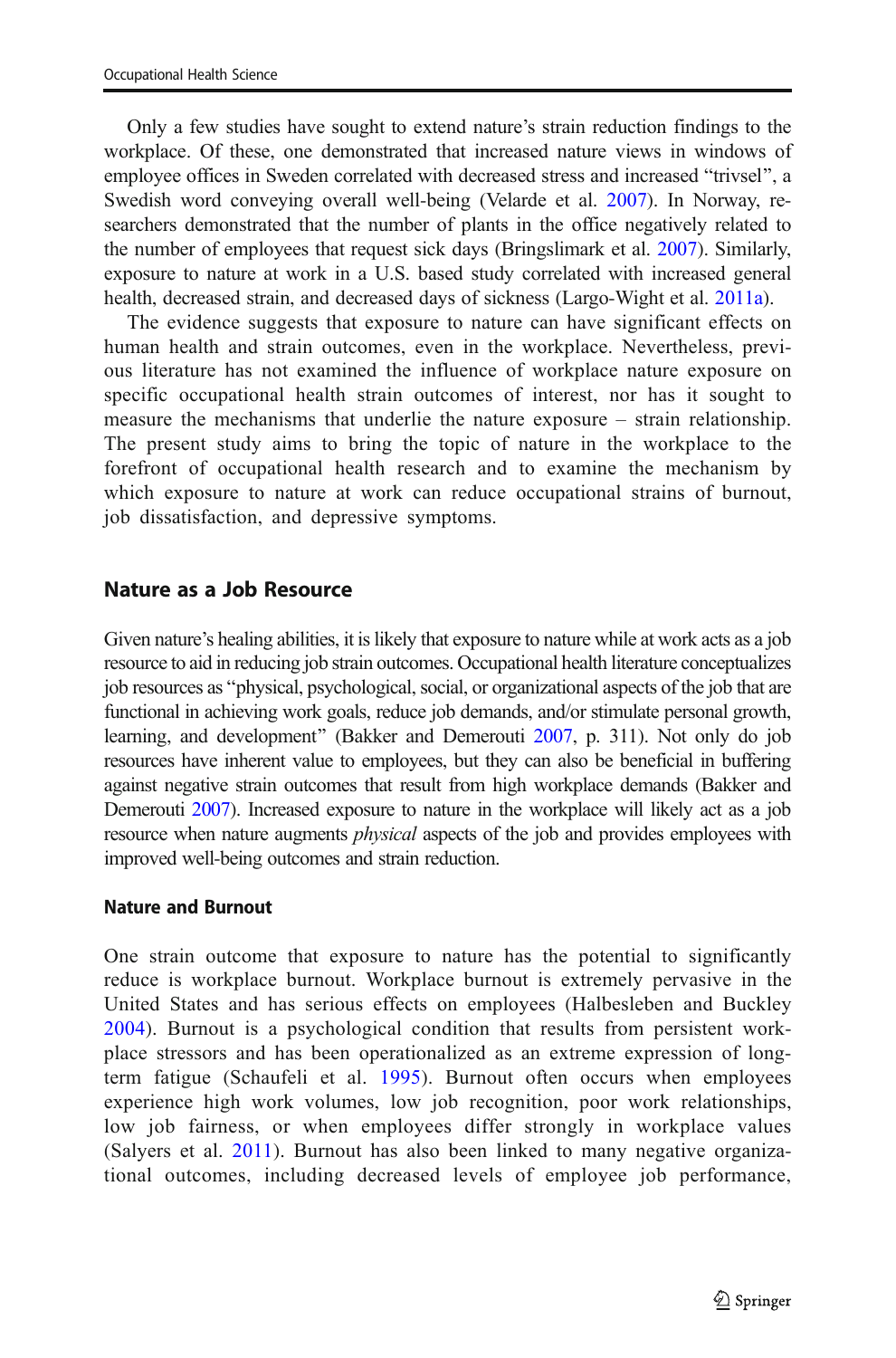general health, organizational commitment, and increased turnover (Leiter and Maslach [1988](#page-19-0); Maslach et al. [2001](#page-19-0)).

Employee burnout has two core features: exhaustion and disengagement (Demerouti et al. [2002](#page-18-0)), indicating that burnout will occur when employees experience both chronic exhaustion and disengagement. Experiences of exhaustion are characterized by feeling generally overextended and depleted of cognitive and emotional resources. The second subscale, disengagement, is composed of items measuring employees' levels of monotony and satiation. Monotony is defined as "a state of reduced activation", occurring when an employee performs the same task(s) repeatedly and experiences drowsiness, a lack of responsiveness, and weariness (Demerouti et al.  $2002$ , p. 425). Satiation is defined as "a state of nervously unsettled, strong emotional rejection of a (structurally) repetitive task", occurring when an employee feels they are "not getting anywhere" and have an aversion to their work (Demerouti et al.  $2002$ , p. 425).

At present, there is no empirical evidence on the relationship between exposure to nature at work and burnout. However, several studies have examined the relationships between nature exposure and psychological constructs that are closely related to burnout. A recent qualitative review on the benefits of human interaction with nature demonstrated that exposure to nature is significantly and negatively related to the psychological, physiological, and cognitive outcomes of mental fatigue, poor mood, frustration, low self-esteem, elevated cortisol levels, headaches, general stress, and low productivity (Keniger et al. [2013](#page-19-0)). The aforementioned literature review provides some evidence to suggest that exposure to nature may reduce experiences of employee burnout.

Hypothesis 1: Exposure to nature in the workplace will be negatively related to employee levels of (a) exhaustion and (b) disengagement.

#### Nature and Job Dissatisfaction

Job dissatisfaction occurs when employees perceive that their job does not fulfill their personal job values. Employees may hold a range of values regarding their work, including valuing work that is interesting, fair, significant, in an environment that is physically attractive, promotes personal growth, and/or provides fair compensation (Henne and Locke [1985\)](#page-19-0). Job dissatisfaction will result in decreased life satisfaction, mental health, and physical health (Henne and Locke [1985\)](#page-19-0). Additionally, employee dissatisfaction is a major concern for organizations as it increases turnover intentions and absenteeism, and decreases organizational commitment and job performance (Henne and Locke [1985](#page-19-0); Judge et al. [2001;](#page-19-0) Porter et al. [1974](#page-20-0)).

Exposure to nature has been indicated to increase job satisfaction in several previous studies. Lottrup et al. [\(2013](#page-19-0)) found that increased access to greenery is related to decreased general strain and increased positive workplace attitudes. Similarly, employees with office plants and window views experienced increased job satisfaction and general life quality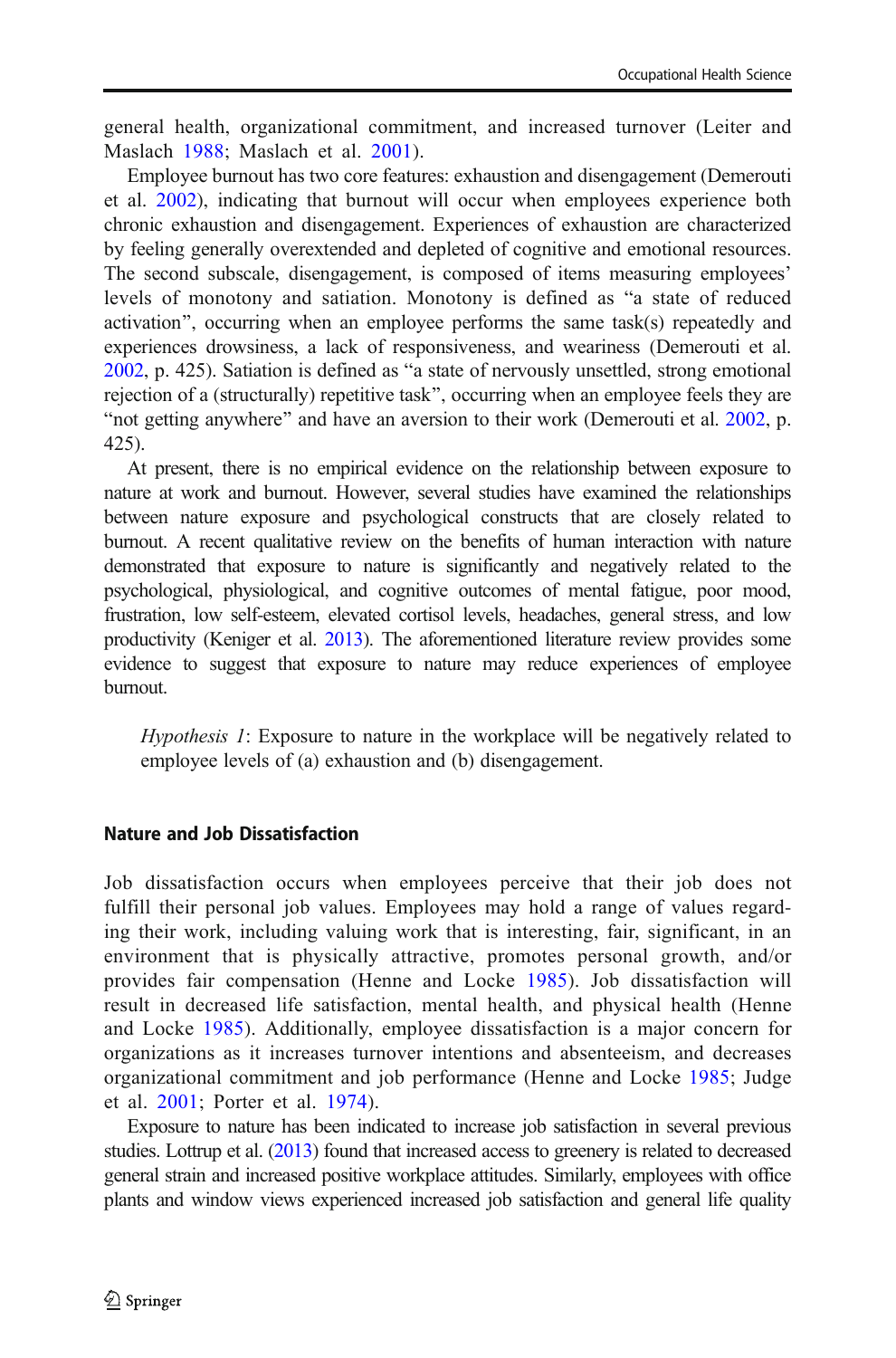(Dravigne et al. [2008\)](#page-18-0). These finding were replicated in two other studies examining exposure to nature through office windows (Lottrup et al. [2015;](#page-19-0) Sop Shin [2007](#page-20-0)). Thus, the following hypothesis is proposed:

Hypothesis 2: Exposure to nature at work will be negatively related to employee levels of job dissatisfaction.

#### Nature and Depressive Symptoms

Employees' depressive symptoms reflect experiences "of reduced mood and interest that persist for at least  $14$  days" (Bonde  $2008$ , p. 439). According to the World Health Organization, in any given twelve month period, approximately 6.4% of employees in the United States experience major depression (Bonde [2008](#page-18-0); Demyttenaere et al. [2004,](#page-18-0) p. 291). It is likely that many more employees experience depressive symptoms, with reported rates as high as 23% of employees (Hakanen and Schaufeli [2012](#page-18-0)). A high rate of employees experiencing depressive symptoms is negatively related to organizational functioning. A recent systematic review and meta-analysis on depressive symptoms in the workplace demonstrates that employees with high scores on depressive symptom inventories are more likely to report job insecurity, effort reward imbalances, low workplace support, a lack of procedural and relational justice, restricted skill discretion, and conflicts with both superiors and colleagues (Theorell et al. [2015](#page-20-0)).

Exposure to nature may be an effective resource for reducing depressive symptoms, as the literature suggests that depressive symptoms are heavily influenced by workplace environmental factors (Theorell et al. [2015\)](#page-20-0). Thus, a more natural environment at work may alleviate experiences of depression. Recently, a group of biologists explored the relationship between exposure to nature and depressive symptoms. Such inquiry is important given that 50% of Americans now reside in urban areas, and that urban areas are associated with increased mental illness (Bratman et al. [2015](#page-18-0)). Furthermore, the percentage of people in the United States dwelling in urban areas is likely to reach 70% by the year 2050 (Bratman et al. [2015](#page-18-0); Dye [2008\)](#page-18-0), suggesting that the importance of depression will continue to rise. Bratman et al. [\(2015\)](#page-18-0) also discovered that the presence of nature is associated with decreased rumination and reduced neural activity in the area of the brain (the subgenual prefrontal cortex) that is linked to risk for mental illness. Similarly, a recent study from the public health domain examined neighborhood green spaces and mental illness. Researchers found that individuals with a high level of nature access also had significantly lower depressive symptoms (Beyer et al. [2014](#page-17-0)). This indicates that exposure to nature may have beneficial effects on levels of depressive symptoms.

Hypothesis 3: Exposure to nature at work will be negatively related to employee levels of depressive symptoms.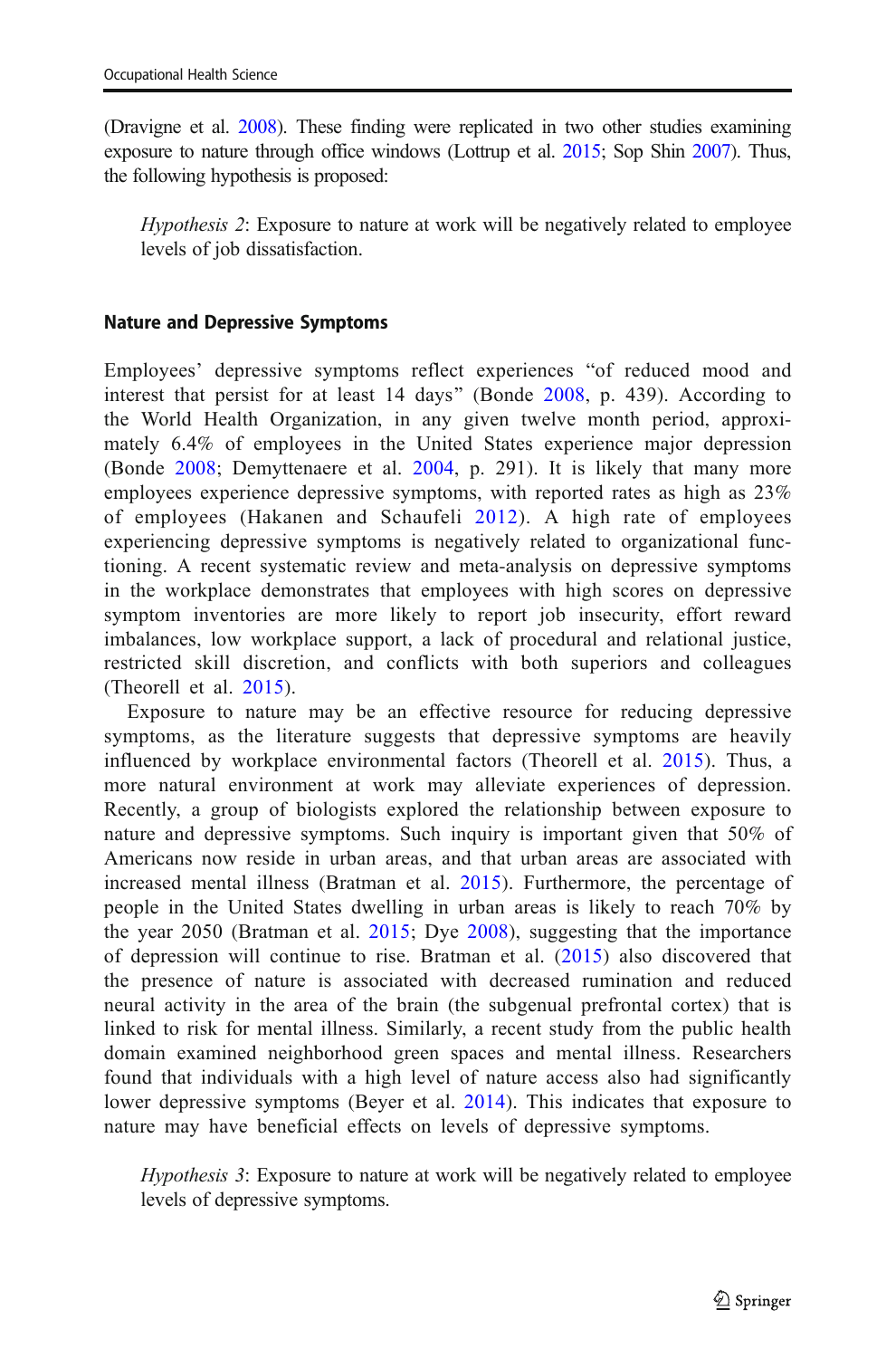#### Attention Restoration Theory

Nature's ability to function as a job resource can be understood through the Attention Restoration Theory (Kaplan [1995\)](#page-19-0). The Attention Restoration Theory presents a model which delineates the relationships between directed attention, fatigue, and attention restoration. Directed attention, generally defined, is the ability to concentrate and place cognitive resources into a present task or activity. Directed attention demands high effort and self-regulation to prevent distraction and is essential in achieving focus (Kaplan [1995](#page-19-0)). Mental fatigue occurs when levels of directed attention have been high and prolonged, so much so that the individual experiences mental exhaustion. Lastly, the model presents that attention restoration is the ability to overcome mental fatigue and once again be able to engage in directed attention.

Attention Restoration Theory maintains that attention restoration can occur when individuals take steps to engage in experiences that provide the mindset of being away, fascination, extent, and compatibility (Kaplan and Kaplan [1989](#page-19-0)). Being away captures an individual's ability to gain psychological distance from day-to-day schedules and anxieties, fascination addresses an individual's ability to be positively drawn to and engaged in considering environmental elements, extent addresses the environment's ability to provide opportunity for psychological exploration, and *compatibility* addresses the degree to which there is a match between the individual's interests/desires and their present environment (Korpela et al. [2001](#page-19-0)).

Kaplan ([1995\)](#page-19-0) declares that nature contains all of the elements that are necessary for and contribute to attention restoration. Viewing nature allows the individual to feel that they are "getting away" from their present situation; nature is said to be fascinating; nature can provide a sense of extent; and nature is highly compatible with human experience (Kaplan [1995](#page-19-0)). For example, consider the natural experience of lying on a blanket in the grass, in a large public park. This would likely provide an experience of *being away* from modern-day life and feel highly compatible with individual needs to be in close proximity to nature. Additionally, there would likely be many elements of nature that could lend to experiencing *fascination*, such as viewing a fluttering butterfly or swaying leaves. Lastly, this natural experience could also lend itself to a high level of *extent*, such as staring up at the sky and clouds and pondering the meaning of life. A number of studies have cited nature's attention restoration abilities as the mechanism that underlies a number of psychological outcomes, including increasing individuals' general health, directed attention, and positive affect (Bowler et al. [2010;](#page-18-0) Hartig et al. [1991;](#page-18-0) Raanaas et al. [2011](#page-20-0)).

The present study posits that exposure to nature reduces workplace strain outcomes by providing employees with an increased ability to engage in directed attention. Exposure to nature has exhibited the effect of restoring attention and decreasing mental fatigue across a multitude of studies. In one study, researchers asked participants to engage in a proofreading task in either an urban setting or a nature-based setting. The participants who completed the task in the nature-based setting performed significantly better than those in the urban setting (Hartig [1991\)](#page-18-0). Another study examined the effect of undergraduate students' nature views from dorm windows in relation to attention. The study found that students with highly natural window views scored significantly higher on attention tests (Tennessen and Cimprich [1995](#page-20-0)). A similar study mirrored these findings, indicating that attention was improved when participants walked in natural environments or viewed nature photos (Berman et al. [2008](#page-17-0)). Lastly, in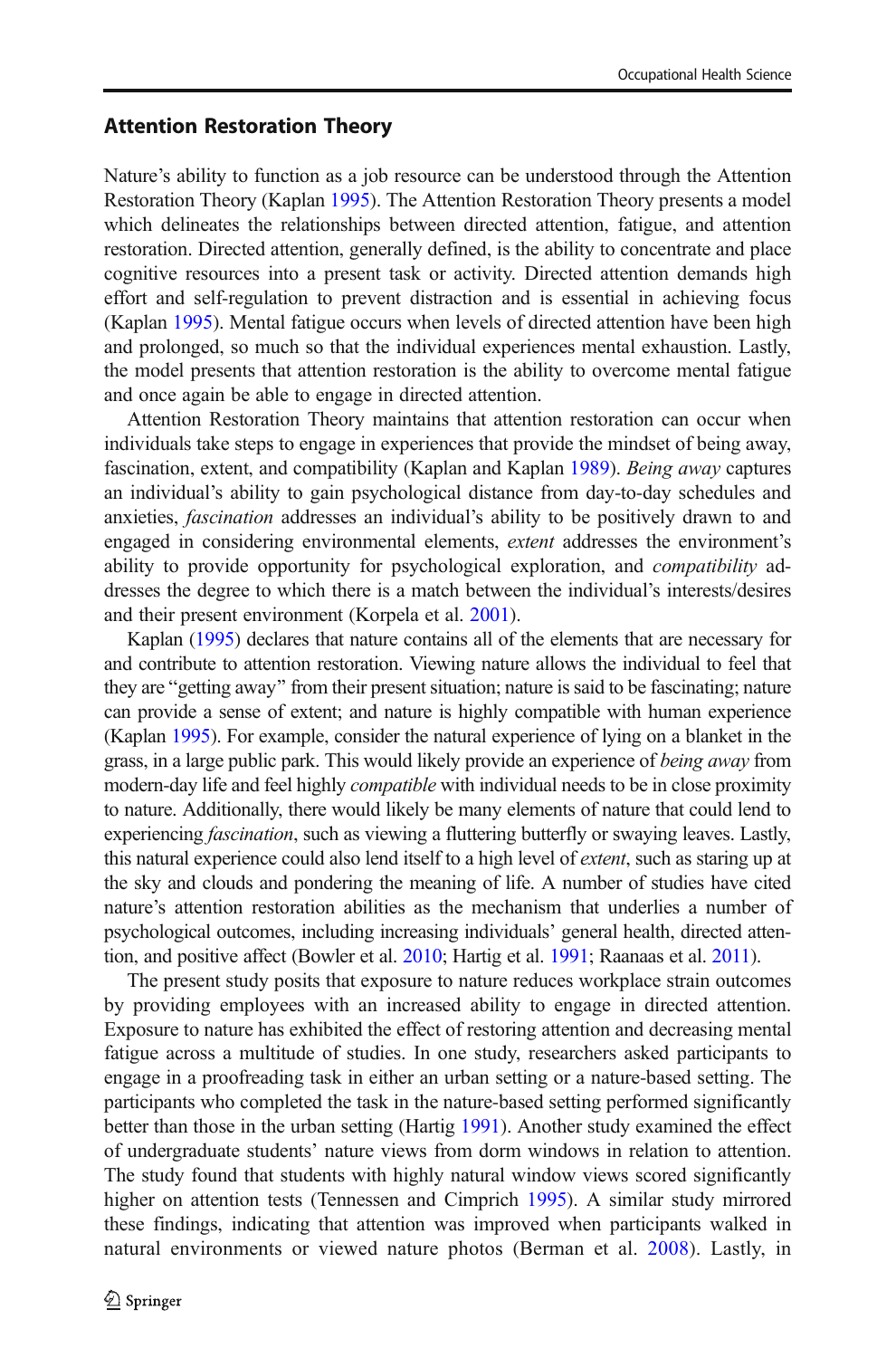comparison to rural areas, urban settings aggravate emotions of anger and decrease levels of attention (Ulrich [1979](#page-20-0)).

Given that the majority of jobs in the United States are extremely cognitively and emotionally demanding (Bakker and Demerouti [2016\)](#page-17-0), maintaining directed attention is vital to successful performance in the workplace. This necessitates that employees' daily work requires a large amount of directed attention, subsequently causing employees to experience high levels of mental fatigue (Akerstedt et al. [2004](#page-17-0)). However, when employees have a high level of exposure to nature in the workplace, they will have an increased ability to engage in attention restoration, resulting in higher levels of directed attention.

Hypothesis 4: Exposure to nature at work will be positively related to employees' levels of directed attention.

## Directed Attention as a Mediator of the Nature – Strain Relationship

Attention Restoration Theory provides a rationale for understanding the nature – strain relationship. If employees are unable to engage in attention restoration, then they will remain in a state of elevated mental fatigue. When exposure to nature facilitates directed attention, employees will subsequently experience decreased levels of work-related strain. In other words, nature will reduce employee experiences of burnout, job dissatisfaction, and depressive symptoms, indirectly through increased directed attention.

The exhaustion subscale of burnout is attributed directly to high mental fatigue. Increased exposure to nature in the workplace will provide a resource for reducing chronic, workplace mental fatigue. Attention restoration would aid in reducing an employee's mental fatigue and provide the individual with the cognitive and emotional capacities, as well as, the energy to complete their work tasks once again.

Comparably, the subscale of disengagement will be reduced when restorative experiences reduce the occurrence of monotony and satiation. When individuals are experiencing an inability to engage in directed attention, they will be unable to maintain focus and work tasks will likely feel repetitive and monotonous. Additionally, a lack of attention will also lead to perceived satiation, when employees are frustrated by the inability to successfully complete job tasks due to circumstances of distraction and poor concentration. Exposure to nature will alleviate both negative mental states through attention restoration. While nature exposure reduces *exhaustion* through increasing employees' cognitive and emotional capacities required to engage in work performance, nature exposure reduces *disengagement* by addressing the motivational elements involved when performing and focusing on a job task. In other words, enhanced cognitive functioning, facilitated by high levels of nature exposure, will allow employees to be more engaged when on the job. Therefore, exposure to nature will indirectly decrease both exhaustion and disengagement, through the mechanism of attention restoration.

With regard to job dissatisfaction, the benefits of exposure to nature in the workplace can be understood through an examination of the relationship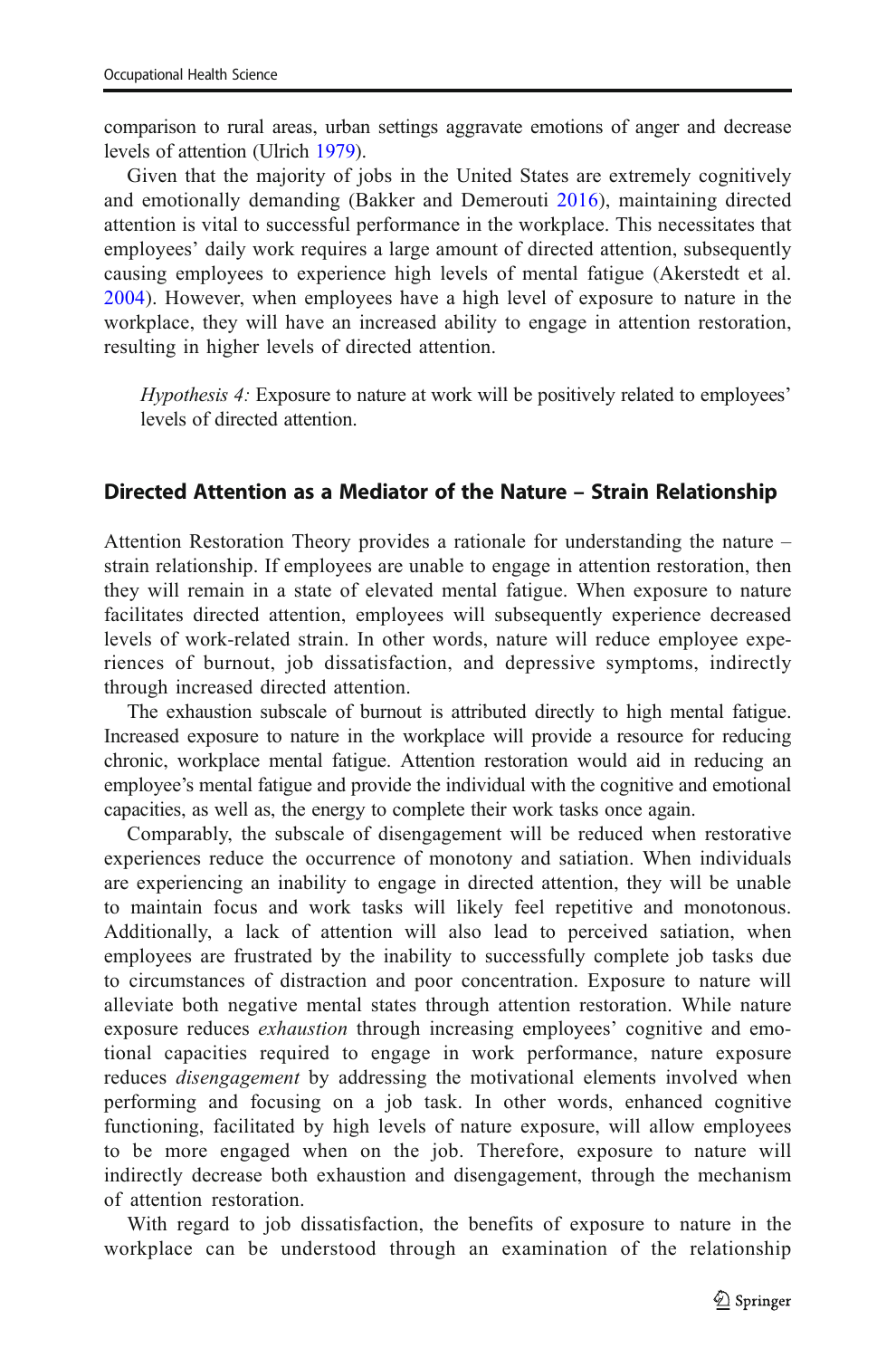between job satisfaction and mental fatigue. Employees that experience a high level of mental fatigue on the job have been shown to have significantly higher levels of job dissatisfaction (Khaleque et al. [1992](#page-19-0)). This is due to the fact that mental fatigue is cognitively taxing and leads to elevated feelings of irritability (Griffin et al. [1986](#page-18-0); Kuo and Sullivan [2016](#page-19-0); Thackray et al. [2007\)](#page-20-0). It is likely that high levels of mental fatigue and irritability will lead employees to perceive that their job does not fulfill their values, thus increasing job dissatisfaction. Since nature exposure has demonstrated the ability to restore attention in mentally fatigued individuals, it is likely that job dissatisfaction will be reduced when exposure to nature is high.

Lastly, depressive symptoms are often linked to poor attentional abilities, especially due to cognitive distraction (i.e., heightened rumination; Lynn et al. [2010](#page-19-0)). Thus, many interventions aimed at alleviating depressive symptoms will utilize activities that seek to improve the individual's ability to shift and more intentionally focus their attention (Lynn et al. [2010;](#page-19-0) Papageorgiou and Wells [2000](#page-19-0)). As such, it is likely that nature will be a beneficial source of attention restoration in the workplace and will aid in reducing subsequent depressive symptoms.

Hypothesis 5: Directed attention will be negatively related to employee levels of exhaustion (a), disengagement (b), job dissatisfaction (c), and depressive symptoms (d).

Hypothesis 6: Directed attention will mediate the relationship between exposure to nature at work and exhaustion (a), disengagement (b), job dissatisfaction (c), and depressive symptoms (d) Fig. 1.



Fig. 1 Model of Nature Exposure and Strain at Work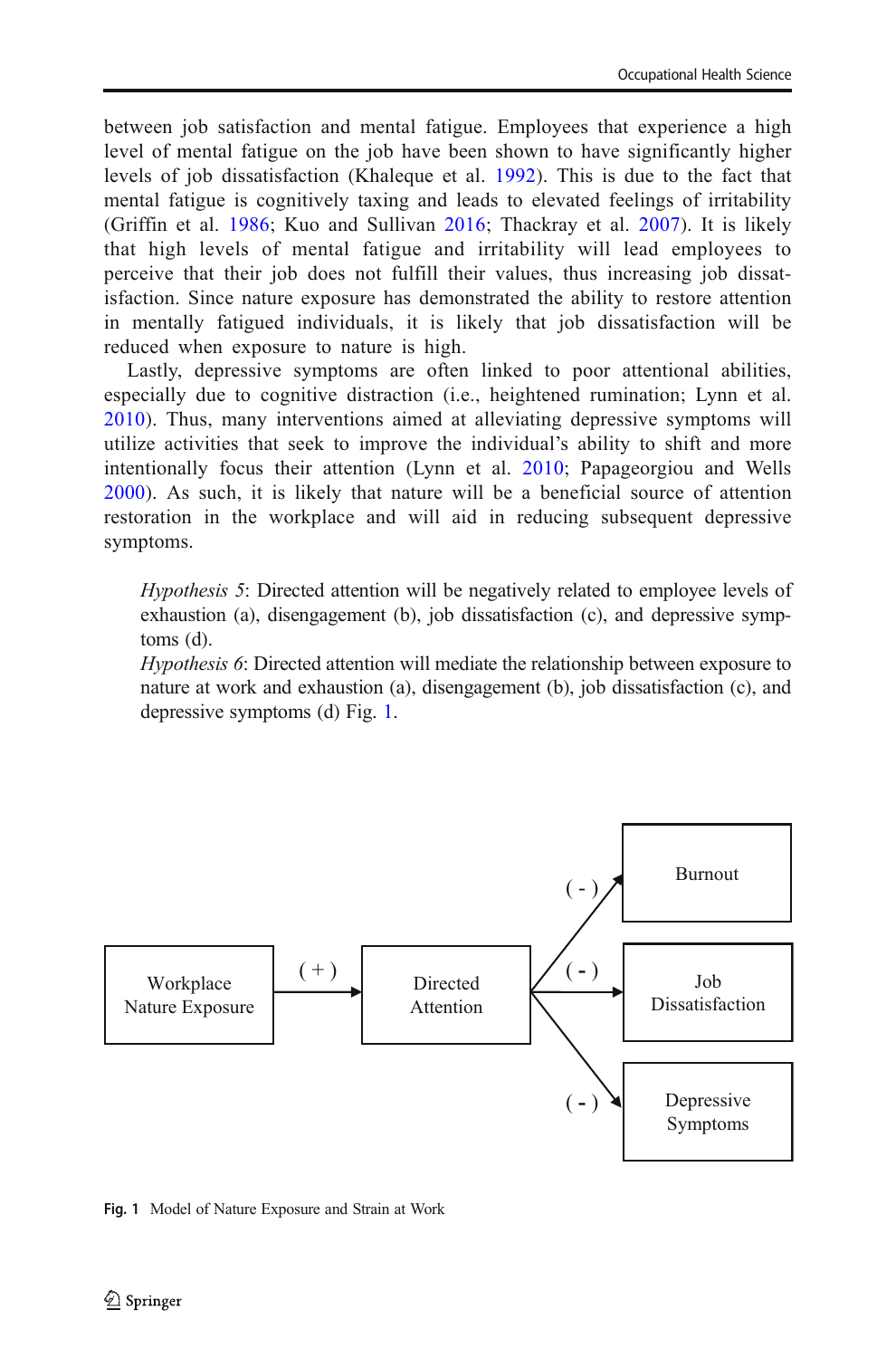# **Methods**

### Sample and Procedure

Exposure to nature at work is most beneficial to employees who do not otherwise access nature during their workday, as the benefit of nature exposure is dependent on whether or not the employee has frequent exposure to nature as a condition of their present employment (Lottrup et al. [2012](#page-19-0)). Similarly, holding employment in a rural area reduces the importance of an office's exposure to nature, as the employee is benefiting from nature at other times throughout the week (Wells and Evans [2003](#page-20-0); Ulrich [1979\)](#page-20-0). Therefore, the present study examined those individuals who worked in an urban office setting, as the literature indicates that these employees will have the most to gain from increased exposure to nature in the workplace. To be included in the study, participants were required to be over the age of 18, work in the USA, and spend at least 90% of their working hours in an urban office space. The sample excluded individuals who worked from home. Lastly, participants were required to pass at least 4 of 5 total attention checks to ensure high data quality (i.e. "Please select 'Neither agree nor disagree'").

The study consisted of a two-wave panel design, with a time lag of three to four weeks between survey 1 and survey 2. While 225 participants met eligibility requirements at Time 1, data were captured from only 176 participants at Time 2, due to attrition. Participants who only responded at Time 1 were not used in analyses. For both surveys, data were collected online via Qualtrics survey. Participants were identified through convenience and snowball sampling methods. Participants received a \$10 e-gift card for successful survey completion at each time point.

The sample  $(N = 176$  matched pairs) was composed of predominately female  $(81.8\%)$  employees, with a mean age of 31.9 (SD = 8.8). The majority of the sampled employees held at least a bachelor's degree (56.8%) and worked an average of 43.8 h a week  $(SD = 6.0)$ , with an average company tenure of 3.8 years  $(SD = 4.6)$ . Participants reported a wide range of ethnic/racial backgrounds (45.5% Caucasian, 33.0% Hispanic/Latino, 10.5% African American, 4.8% Asian, 1.4% Arab, and .5% Native American).

All measures were collected at Time 1 and Time 2, with the exception of demographic variables. Logistic regression analyses were conducted to examine whether any of the study's variables (measured at Time 1) predicted participants' membership in the Time 1 only or full panel data groups (Goodman and Blum [2016\)](#page-18-0). Analyses indicated that Time 1 Only participants ( $M = 4.78$ ,  $SD =$ 1.20) had significantly higher levels of depressive symptoms than the individuals that participated in both waves  $(M = 3.78, SD = 1.14; Wald = 5.45,$  $p < .05$ ).

## Measures

Workplace Exposure to Nature was measured through the Nature Contact Questionnaire. This empirically-validated questionnaire assesses employees' exposure to nature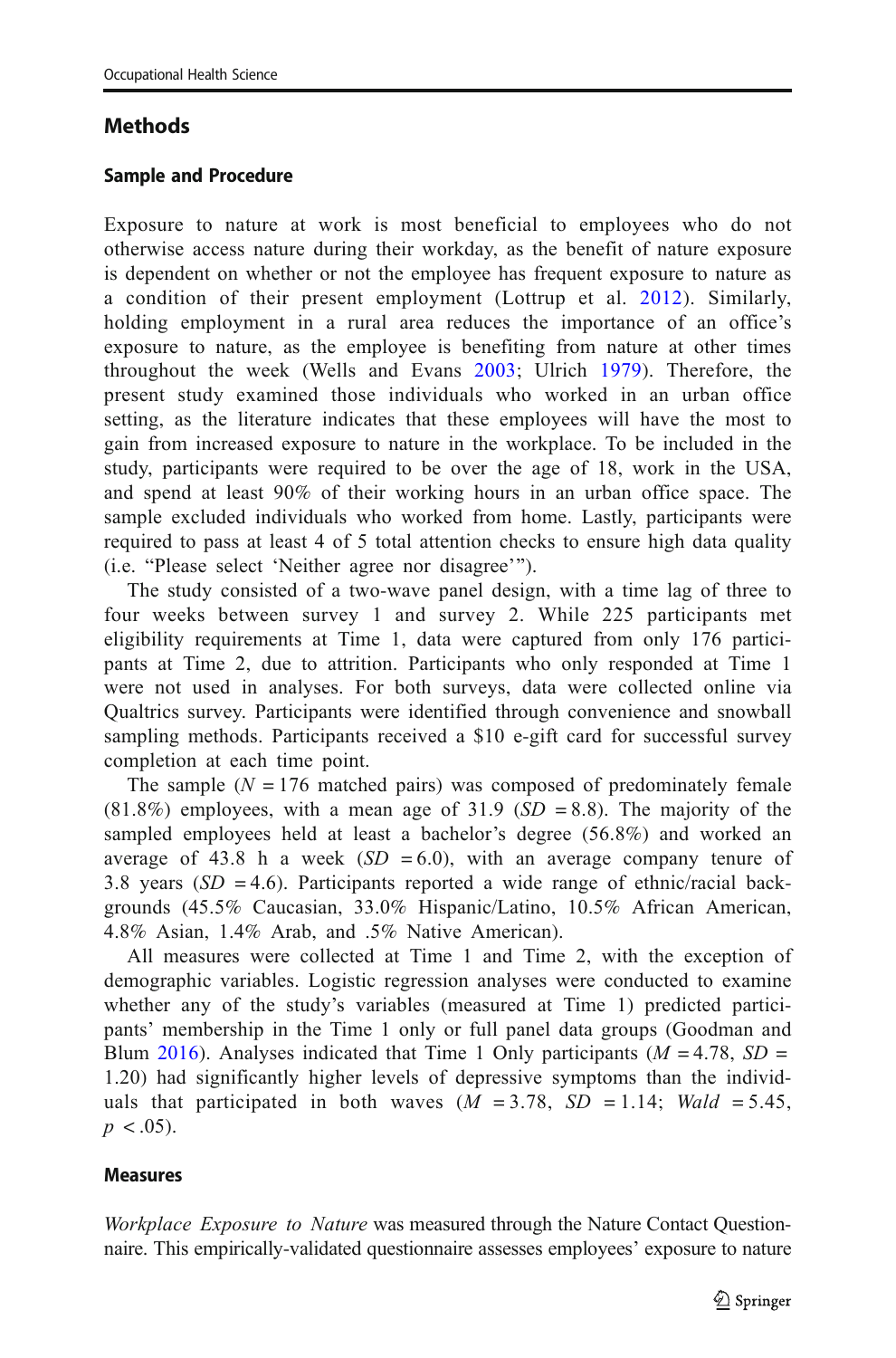in the workplace (Largo-Wight et al. [2011a](#page-19-0), [b\)](#page-19-0). The questionnaire included subscales of outdoor nature contact, indoor nature contact, and indirect nature contact. The outdoor nature contact subscale (4 items) assessed employees' exposure to nature outdoors while at work; a sample item was "Last week (Monday-Friday), how many days did you spend a morning or afternoon work break outside?^ Participants had 6 response options of: 0, 1, 2, 3, 4, 5+ days. The indoor nature contact subscale (6 items) captured employees' exposure to nature indoors while at work; a sample item was "Last week (Monday-Friday), how many live plants or flower arrangements did you have in your primary work space?", with the response options of:  $0, 1, 2, 3, 4, 5+$ . Lastly, the indirect nature contact subscale (3 items) assessed employees' exposure to nature indirectly while at work; a sample item was "In your primary work space last (Monday-Friday), what percentage of the time did you have sunlight lighting your space?^ Participants responded on the following time percentage scale: 0%, 1–20%, 21–40%, 41–60%, 61–80%, 81–100%. An overall nature exposure score was calculated by averaging the mean scores from all three subscales (Largo-Wight et al. [2011a](#page-19-0), [b\)](#page-19-0). This scale is considered a causal indicator scale, at both the item and scale level, as employees' exposure to the numerous sources of nature contact at work are not expected to be highly related. For instance, although an employee may choose to display a photo of nature, they might not have the ability to view nature outside an office window.

Directed Attention was measured with a 7-item scale of effective attention, drawn from the Attentional Function Index (Cimprich et al. [2011](#page-18-0)). An example attentional item is: "At this time, how well do you feel you are able to do things that take time and effort". Participant responses were measured on a 5-point scale ranging from  $1 =$  not at all to  $5 =$  extremely well.

Burnout was measured through the subscales of exhaustion (4 items) and work disengagement (9 items) from the Job Demands-Resources Questionnaire (Bakker and Demerouti  $2016$ ). A sample item of exhaustion is: "After my work, I usually feel worn out and weary^, and responses were measured on a 4-point scale from strongly disagree to strongly agree. Work disengagement was measured by reverse coding individuals' scores on work engagement. A sample item was: "In my job, I feel strong and vigorous." Responses were measured on a 7-point scale from  $0 =$  never to  $6 =$  always.

Job Dissatisfaction was assessed through the reverse coding of participants' responses to the 3-item, job satisfaction subscale of the Michigan Organizational Assessment Question-naire (Cammann et al. [1979\)](#page-18-0). A sample item was: "All in all, I am satisfied with my job." Responses were measured on a 5-point Likert type scale with higher scores representing higher levels of job dissatisfaction.

Depressive Symptoms were measured with Dormann and Zapf's ([2002](#page-18-0)) shortened version of Mohr's (1986) depressive symptoms scale (3 items). Participants were asked to indicate how often they experienced a variety of depressive symptom indicators, such as: "I feel alone even when I am with others." Individuals' responses were rated on a 7-point scale from  $1 =$  strongly disagree to  $7 =$  strongly agree.

Demographics included participants' gender, age, ethnicity, education level, employment contract, occupational tenure, and number of hours worked per week.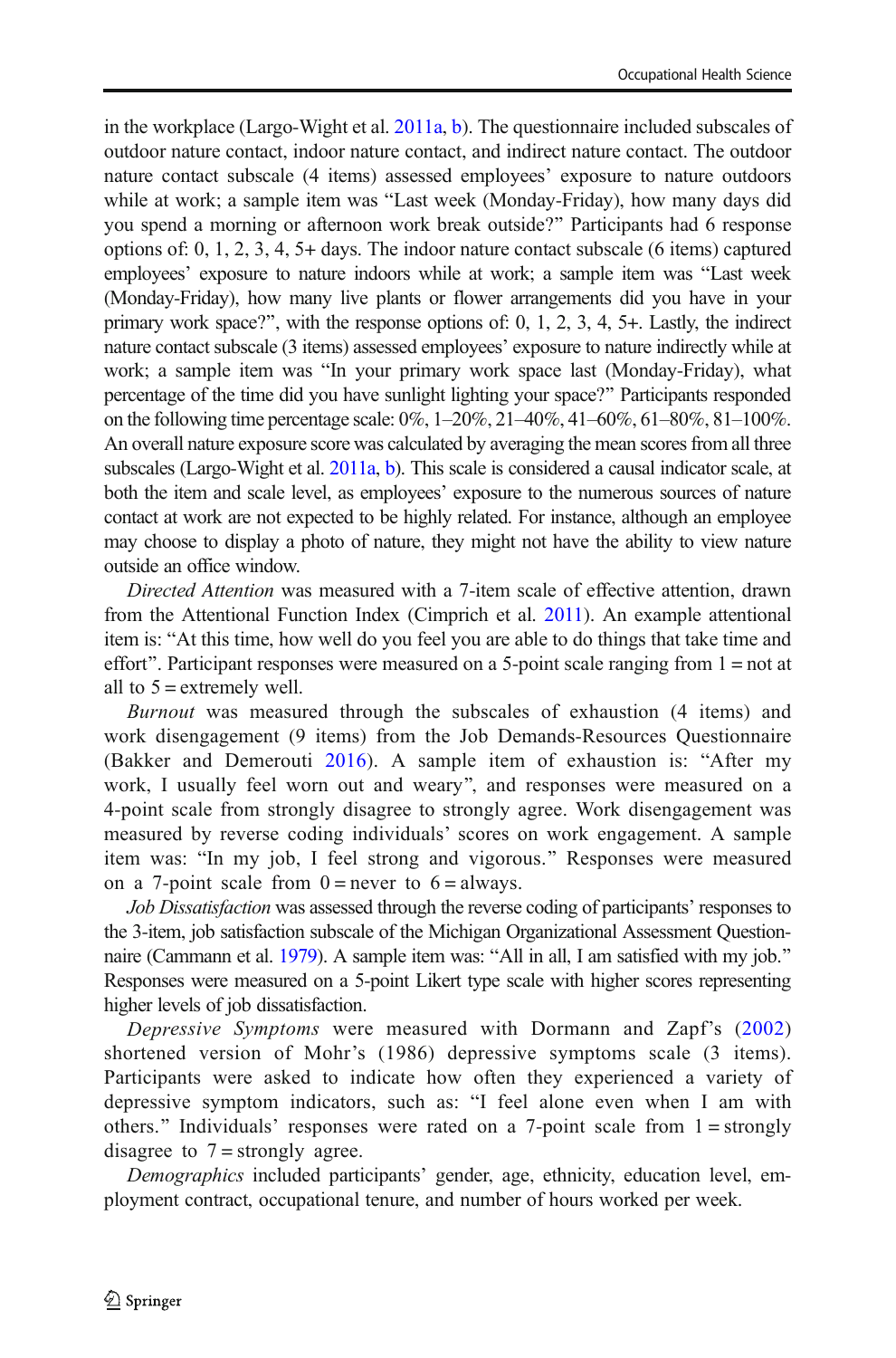#### Statistical Analysis

The PROCESS macro for SPSS version 2.6.13 (Hayes [2013](#page-19-0)) was used to test the mediated model of exposure to nature on strain outcomes, through directed attention. As exposure to nature provides nearly immediate attention restoration experiences, both workplace exposure to nature and directed attention were drawn from participant data captured at Time 1. Statistical analyses were conducted with employee strain levels at Time 2 as the criterion variable (i.e., exhaustion, disengagement, job dissatisfaction, and depressive symptoms).

# **Results**

Visual inspection of the scatter plots for the relations among exposure to nature, directed attention, and strain outcomes (exhaustion, disengagement, job dissatisfaction, and depressive symptoms) indicated that all relations were linear. Hypothesis 1(a) and 3 (see Table [1\)](#page-16-0) were not supported, given that exposure to nature (Time 1) was not significantly related to exhaustion or depressive symptoms (Time 2;  $r = -0.04$  and  $-0.11$ , respectively,  $p > 0.05$ ). However, exposure to nature was significantly and negatively related to the strains of disengagement and job dissatisfaction (Time 2;  $r = -0.22$ , and  $-0.19$  respectively,  $p < 0.05$ ), indicating support for hypotheses 1(b) and 2. When the cross-sectional correlations between variables of Time 1 nature exposure and Time 1 strains were examined, the correlations ranged from  $r = -18$  to −.10 (see Table [1\)](#page-16-0). Hypothesis 4 was also supported, indicating that Time 1 exposure to nature was significantly and positively related to employees' levels of Time 1 directed attention,  $r = .16$ ,  $p = < .05$ .

Further, in reference to hypothesis  $5(a-d)$ , directed attention (Time 1) was negatively and significantly related to (a) exhaustion ( $r = -0.40$ ,  $p < 0.05$ ), (b) disengagement ( $r = -0.45$ ,  $p < 0.05$ ), (c) job dissatisfaction ( $r = -0.38$ ,  $p < 0.05$ ), and (d) depressive symptoms ( $r = -32$ ,  $p < 0.05$ ), as predicted. Similarly presented in Table [1,](#page-16-0) the cross-sectional correlations between Time 1 directed attention and Time 1 strains ranged from  $r = -0.52$  to  $-0.40$ .

Next, the PROCESS Macro on SPSS was used to test the direct and indirect relationships between nature, directed attention, and the strain outcomes of interest. Specifically, directed attention was tested as a potential mediator of the association between exposure to nature and the strain outcomes of: exhaustion, disengagement, job dissatisfaction, and depressive symptoms. The PRO-CESS macro utilized an indirect effect approach to determine if there was a significant difference between path c (nature – strain) and path c' (nature – strain, while controlling for directed attention). This difference was estimated by "ab" and was considered statistically significant when confidence intervals did not include zero. The mediation path analyses utilized bootstrapping methodology (1000 bootstrapped samples), which yielded a sampling distribution of indirect effects from which standard errors and bias-corrected 95% confidence intervals (CIs) were calculated (Preacher and Hayes [2008](#page-20-0)). The mediation models for each strain outcome are shown in Table [2](#page-17-0).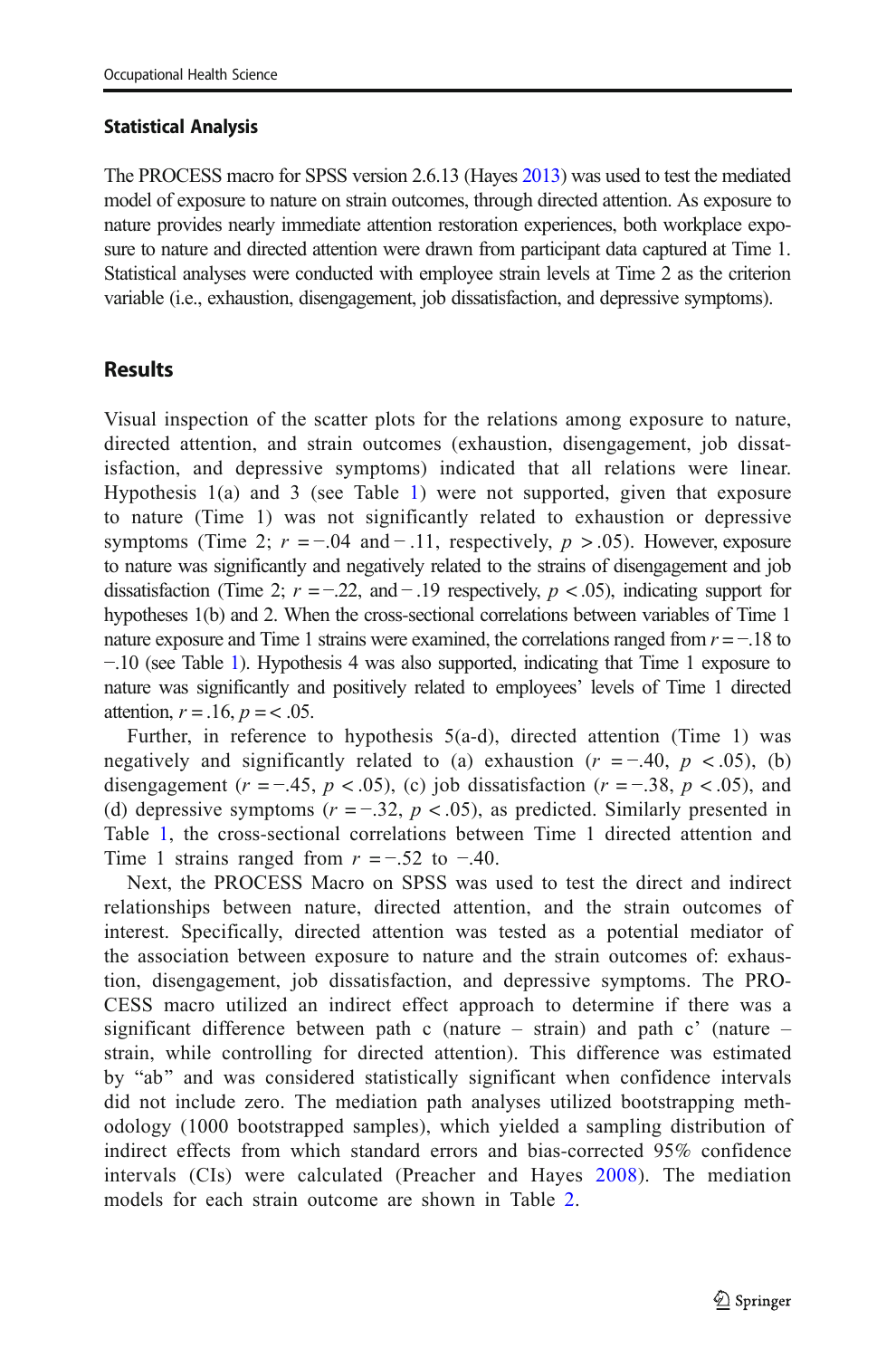Significant indirect effects were supported across all four strains. The results indicated that exposure to nature had a significant indirect effect on (a) exhaustion (indirect ab effect = -.02,  $CI_{95}$  = -.054 to -.001,  $R^2$  = .16, c' effect = .01, p = .70), (b) disengagement (indirect ab effect = −.04,  $CI_{95}$  = −.083 to −.001;  $R^2$  = .22, c' effect = −.08,  $p < .05$ ), (c) job dissatisfaction (indirect ab effect = -0.03,  $CI_{95} = -.085$  to -0.02,  $R^2 = 0.16$ , c' effect = -0.08, p = 0.06), and (d) depressive symptoms (indirect ab effect = −.03,  $CI_{95} = -0.076$  to  $-0.002$ ,  $R^2 = 0.10$ ,  $c'$  effect =  $-0.04$ ,  $p = 0.41$ ) through directed attention, in full support of hypothesis 6(a-d).

## **Discussion**

This study tested the indirect effect of workplace exposure to nature on employee strain outcomes, through directed attention, using panel data at two time points. The results demonstrated that exposure to nature in the workplace does indeed act, indirectly, as a job resource to aid in reducing the strain outcomes of burnout, job dissatisfaction, and depressive symptoms. Specifically, nature exposure acts as a job resource to decrease strain by increasing employees' abilities to engage in attention restoration. Results demonstrated that as exposure to nature in the workplace increased, so did employees' directed attention. In turn, employees who were able to successfully engage in directed attention experienced less work-related strain (across all four strain outcomes).

The contributions of this study are two-fold. Firstly, this research investigation serves as the first study to introduce the benefits of nature exposure to the occupational health psychology literature. Therefore, this investigation aims both to converge literature across diverse disciplines and to further explore the restorative abilities of nature exposure in a work-based setting. Hence, bringing attention to a novel and beneficial resource in the study of job strains. We provide the first in-depth examination of the relationships between workplace exposure and unique occupational health strain outcomes.

Explicitly, this study is the first study to examine the relationships between exposure to nature at work and employees' reported strain levels on the variables of burnout, job dissatisfaction, and depressive symptoms. While several previous research investigations have examined nature in relation to general strain outcomes (Keniger et al. [2013\)](#page-19-0), few have examined nature exposure in the workplace, and next to none have examined specific strain outcomes. This study aims to fill this gap in literature and provide a foundation for which to understanding the nature exposure – strain relationship.

Secondly, the present study is the first to investigate the mechanism by which nature exposure alleviates employee strain. While the Attention Restoration Theory has been widely utilized as theoretical framework for understanding nature exposure's relationship to wellbeing, no studies have tested the underlying mechanism of directed attention in relation to strain outcomes. Thus, not only does the study demonstrate that nature exposure can be successfully utilized to reduce specific strain outcomes related to occupational health research, but it is also the first to provide data to help to explain the "why" as well.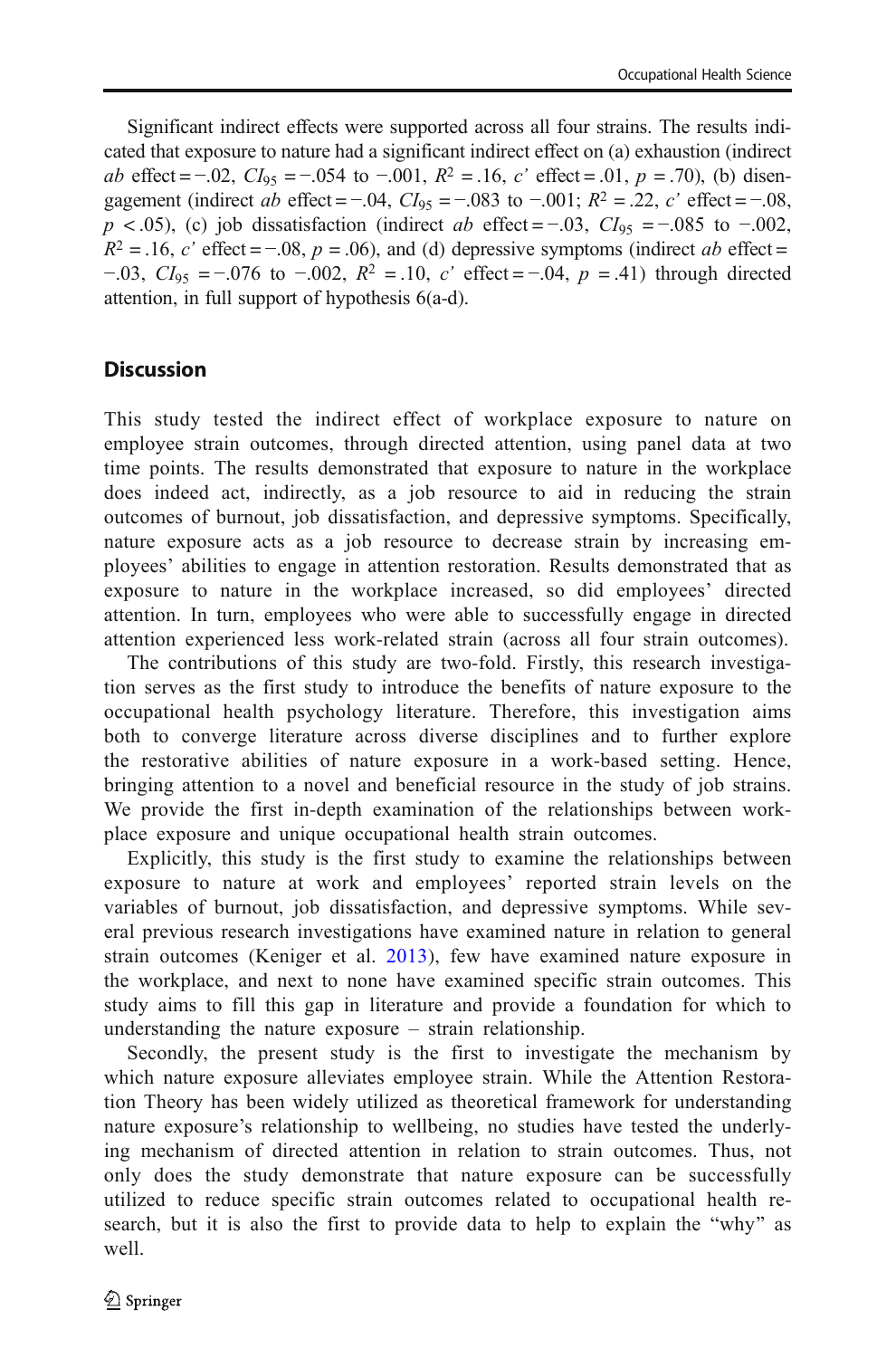However, it should be noted that the non-significant direct relationships between exposure to nature and the strains of exhaustion and depressive symptoms were unexpected in light of previous support for nature's ability to reduce mental fatigue and improve life satisfaction (Annerstedt and Währborg [2011](#page-17-0); Berman et al. [2008;](#page-17-0) Bowler et al. [2010;](#page-18-0) Keniger et al. [2013](#page-19-0); Tennessen and Cimprich [1995\)](#page-20-0). These results may be due to a weakness in our measurement of nature exposure at work, given its limited conceptualization of the construct. Specifically, while the measure focused on the quantity of natural elements at work, perhaps the quality of the nature exposure is most relevant in strain reduction. Quality may be added to the quantity of an individual's nature exposure, according to past greenspace planning literature, through the three mechanisms of: being aesthetically pleasing, stimulating physical activity, or by facilitating social experiences (van Dillen et al. [2012](#page-20-0)). Future investigations should seek to measure exposure to nature at work more comprehensively.

#### Theoretical Implications and Future Research

The present study carries important theoretical implications for the development of stressor-strain literature and for the consideration of nature exposure as a job resource. This study presents data indicating that exposure to nature may be a beneficial job resource for strain reduction in office-based workplaces (functioning indirectly through the mechanism of directed attention). Future research should expand on the findings of the present study, so as to replicate and extend findings to other strain outcomes.

For instance, a future strain outcome that could be explored in relation to nature exposure is sleep. There has been a high level of interest in sleep by occupational health researchers, as accumulating evidence suggests that many employees suffer from poor sleep outcomes, related to both sleep quality and quantity (CDC [2018;](#page-18-0) Litwiller et al. [2017\)](#page-19-0). There is a clear need for additional resources to alleviate employee sleep disturbances and nature exposure may be one solution. Unsurprisingly, there is a lack of research directly relating nature exposure to employee sleep. However, some researchers argue that nature can be utilized as an alternative to pharmaceutical medication use, and that the absence of sleep-disrupting side effects from medication can likely improve sleep outcomes (Faber Taylor and Kuo [2011;](#page-18-0) Taylor et al. [2001](#page-20-0)). Nature exposure has also been linked to improved sleep outcomes in dementia patients (Bossen [2010](#page-18-0)). Therefore, there are some indications that increased exposure to nature at work may improve employee sleep outcomes as well.

Further, given the present findings that suggest that nature exposure acts as a job resource, future studies could examine whether exposure to nature in the workplace could be incorporated into existing occupational health theory. For example, workplace nature exposure has the potential to act as a job resource to significantly buffer the relationship between workplace demands and strain outcomes. As such, nature exposure could be explored as an additional resource to be integrated in the Job Demands-Resource (JD-R) model (Bakker and Demerouti [2007\)](#page-17-0). Similarly, future research would benefit from the consideration of how nature-based strain reduction might impact other organizational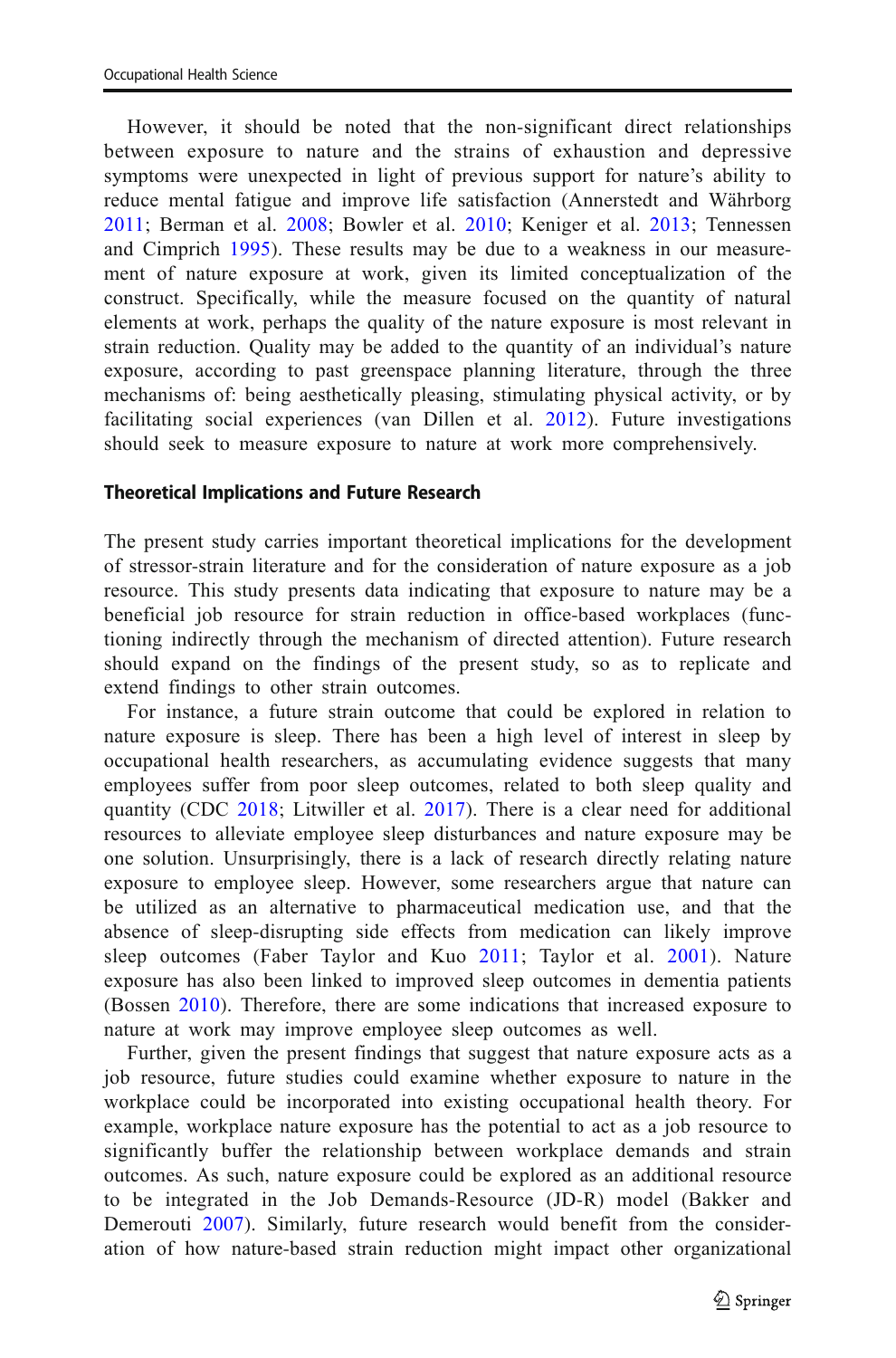outcomes of interest, particularly job performance. Due to nature's ability to restore attention, it is likely that nature exposure may aid in task performance by reducing mental fatigue and by improving directed attention (Kaplan [1995;](#page-19-0) Keniger et al. [2013](#page-19-0); Tennessen and Cimprich [1995](#page-20-0)).

Another stream of occupation health research that may benefit from the inclusion of nature exposure is workplace ostracism. Ostracism is highly pervasive within work contexts and results in a number of negative organizational outcomes, ranging from reduced job performance to increased withdrawal and workplace deviance (Robinson et al. [2013](#page-20-0)). However, interestingly, a recent study found that nature exposure was able to moderate the relationship between feelings of ostracism and subsequent levels of aggression (Poon et al. [2016\)](#page-20-0). Therefore, future research should explore whether exposure to nature can act as a resource and buffer the relationship between ostracism and aggression/ strain in a work context.

It would also be beneficial to examine the role of individual differences when studying nature exposure at work. For instance, an individual's preference for nature has been measured with scales of "emotional affinity towards nature" or "nature-relatedness" (Kals et al. [2016](#page-19-0); Nisbet et al. [2008\)](#page-19-0). One future research avenue is the exploration of individual preferences for nature exposure in relation to strain reduction. For instance, the benefits derived from nature at work may be dependent upon an employee's level of nature-preference. This is just one example of the individual differences that could be explored as moderators of the nature – strain relationship, to further inform the role of nature exposure in the workplace.

Additionally, future research should consider the role that nature exposure could play in the stress management intervention literature, as the present study indicates that nature exposure can aid in reducing negative workplace strain outcomes. As such, future research should consider the use of nature exposure as a method of providing secondary prevention for strain outcomes, through the use of a nature-based stress management training. For example, employees experiencing strain could be provided with a stress management training that incorporates time for restoration in local parks, nature reserves, or possibly a rooftop garden or greenhouse, if the organization has access to such a location. In such an intervention, exposure to nature may act as a job resource to buffer the relationship between workplace demands and strain outcomes.

Lastly, the present nature at work measure assessed a wide variety of ways in which employees might come into contact with nature outdoors, indoors, and indirectly in the workplace (Largo-Wight et al. [2011a](#page-19-0), [b\)](#page-19-0). Future studies should examine the varying types of nature exposure at work and how each might differentially impact the nature exposure – strain relationship. For example, it is possible that exposure to sunlight during the workday provides significantly more strain reduction than direct exposure to nature during break periods. This is an important future area of investigation, as it will enable more tailored interventions and strain prevention strategies to be implemented. However, to examine these research questions, we believe that additional targeted experimental research investigations will be necessary.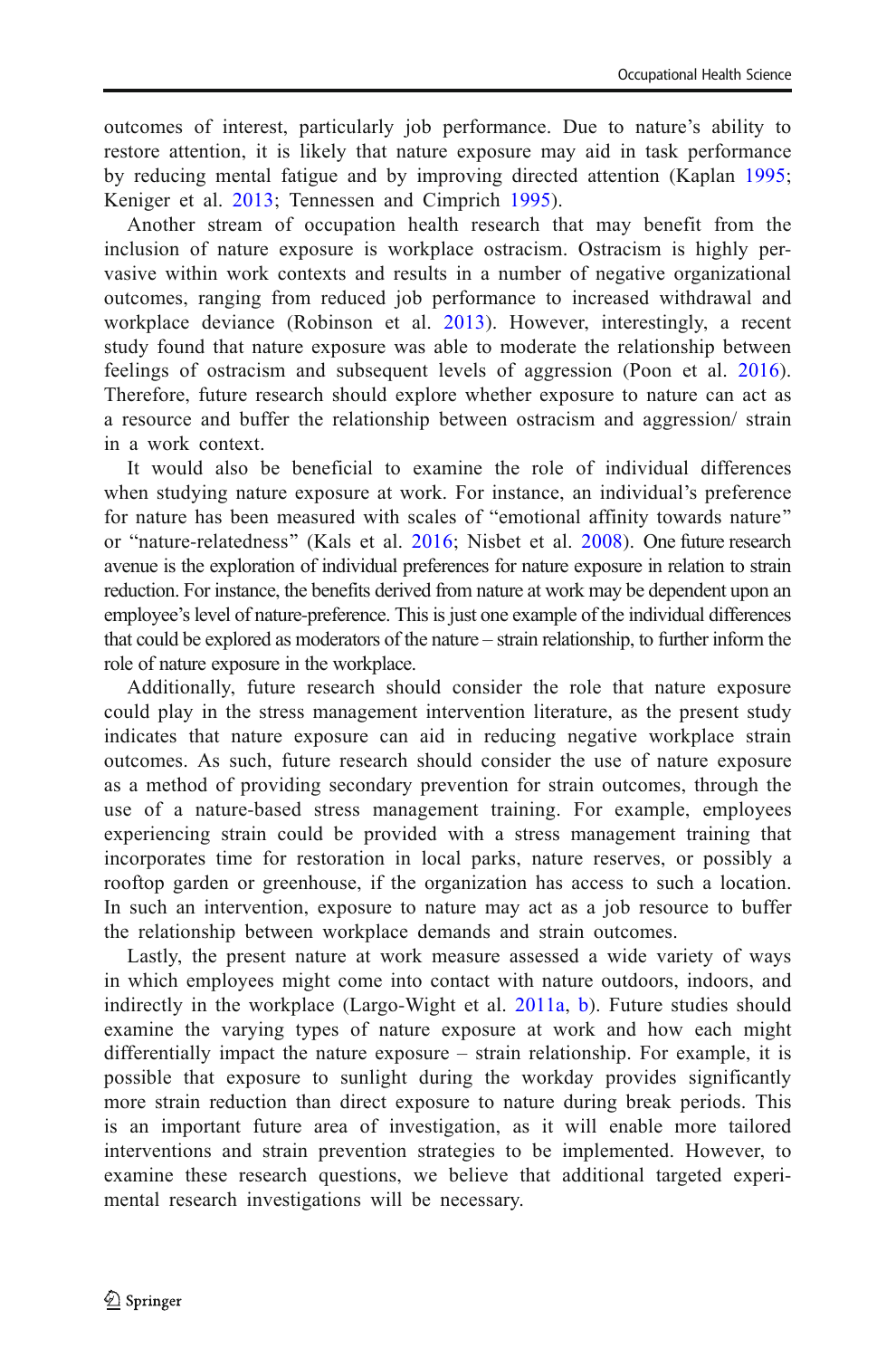#### Practical Implications

In addition to providing an empirical foundation for future occupational health, nature-based research, this study has many exciting practical implications for the incorporation of nature in the workplace. The present study's results demonstrate that increased exposure to nature in the workplace has the potential to be an incredible resource for preventing and relieving employee strain in practice, through its ability to increase employee attention.

On an organizational level, companies should consider how the physical work environment could be designed to maximize employees' access and exposure to nature during the workday. This could involve taking preemptive actions, such as selecting workspaces based in biophilic architecture (Soderlund and Newman [2015](#page-20-0)). For instance, organizations can select spaces that feature numerous windows, rooftop gardens, or outdoor meeting spaces. Or, organizations could even decide to headquarter in cities that promote natural urban spaces and parks, specifically designed with citizen health in mind (Dye [2008;](#page-18-0) Panagopoulos et al. [2016\)](#page-19-0).

However, organizations, which would have difficulty making any significant changes to existing headquarters, can also increase the amount of plants and natural elements that exist in the current workspace. Natural elements could be added to offices, break rooms, hallways, conference rooms, etc. This would be especially advantageous as literature suggests that adding nature to shared areas may even increase their use (Coley et al. [1997](#page-18-0)). Lastly, organizations could also encourage employees to take short breaks in natural spaces, promote the practice of scheduling walking meetings outdoors, and otherwise capitalize on any nature-based areas that are currently being underutilized.

This study also has practical implications for individuals within organizations, especially those with traditional office jobs and working in urban settings. Individuals should be encouraged to maximize their own exposure to nature. This could include employees bringing aesthetically-pleasing potted plants or cacti into their office space, hanging pictures of nature scenes on the walls, opening any window blinds for increased sunlight, and taking the initiative to spend lunches or breaks at nearby parks or nature-based areas.

#### Limitations

This research is limited by the fact that the sample was gathered via convenience sampling methods. Ideally, participants would have been randomly selected from our population of interest to minimize bias and sampling error. There may exist particular, unidentifiable characteristics of the individuals who agreed to partake in the study that differ from those who chose not to participate. However, the participants in the sample displayed a wide range of response variability with regard to nature exposure, directed attention, strain outcomes, affective variables, industry type, and demographic characteristics. This range of responses indicates that the convenience sampling was likely sufficient to capture individual variability within the target population.

Another potential limitation of this study is the length of time between the Time 1 and Time 2 data collections. One of the primary benefits of utilizing a two-time point, full panel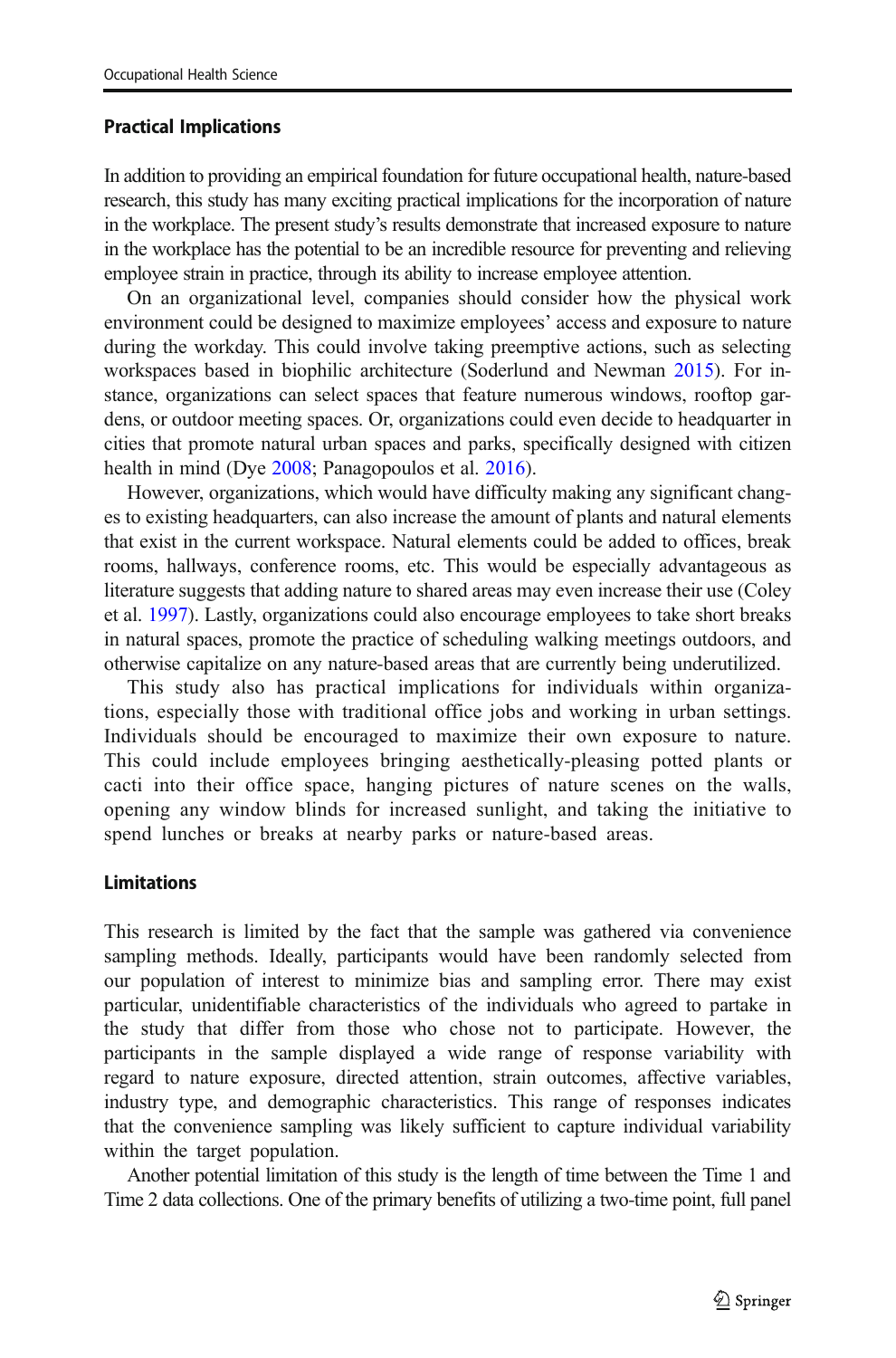design is the ability to capture the lagged effects of nature exposure and directed attention on employee strain outcomes. It is possible that 3 to 4 weeks is inadequate for full strain reduction. However, given that there is no academic standard or evidence to establish the time lag that is necessary for the causal variables to influence the causal variables of interest (Taris and Kompier [2003](#page-20-0)), a window of 3 to 4 weeks was deemed as sufficient for measuring these lagged effects.

An additional limitation of this investigation is the concern that the present study may be subject to common method variance, as all of the measures were gathered via self-report. However, the use of self-report scales may not, in actuality, pose concerns to internal validity. Spector [\(1999,](#page-20-0) [2016](#page-20-0)) demonstrates that measuring stressor-strain variables through selfreport (such as perceived job demands and perceived strain outcomes) likely does not inflate the obtained correlational values. Further, Spector [\(2016](#page-20-0)) maintains that self-report measurement is often the most suitable method of capturing the internal states and attitudes measured by stressor and strain variables. Further, the self-reported directed attention measure did not utilize instructions that were tailored to be specific to participants' workplace context. While this question followed other measures in the survey questionnaire which asked the participant to consider the workplace context specifically, this presents another limitation of the self-reported measures used in this study.

Lastly, the study was limited by moderate rates of attrition from Time 1 to Time 2. Although participants who only responded at Time 1 were not used in analyses, it should be noted that this group of *Time 1 Only* participants reported significantly higher levels of depressive symptoms. Individuals facing depression often find it difficult to complete everyday tasks, stemming from low levels of generalized life motivation (Smith [2013](#page-20-0)). This might help explain the large amount of study drop-out from Time 1 to Time 2 for those individuals with high depressive symptoms. Had this group of individuals participated in Time 2 as well, the addition of these individuals may have impacted the study's finding. It is possible that exposure to nature could have been even more beneficial for this group of participants, as they experienced higher levels of strain to begin with. However, the present findings may not generalize to populations of employees suffering from higher levels of depressive symptoms, clinical depression or other mental illnesses.

## Conclusion

Overall, nature exposure is a fascinating, often free, job resource that has been scarcely investigated in the workplace context. Taking an interdisciplinary approach to occupational health research has enabled the authors to bring the topic of exposure to nature in the workplace to the forefront of the employee wellness literature. The present study discovered that increased exposure to nature at work does indeed provide individuals with indirect strain relief, particularly for the organizational strains of burnout, job dissatisfaction, and depressive symptoms. As such, this restorative ability of nature ought to be studied further and fully harnessed to reduce employee strain outcomes.

Acknowledgements This study was funded by the Center for Disease Control and Prevention (CDC)/ National Institute of Occupational Safety and Health (NIOSH) through the Sunshine Education and Research Center (ERC) at USF (5T42OH008438-13). The views and opinions in this article are those of the author and do not reflect the opinion of NIOSH nor USF.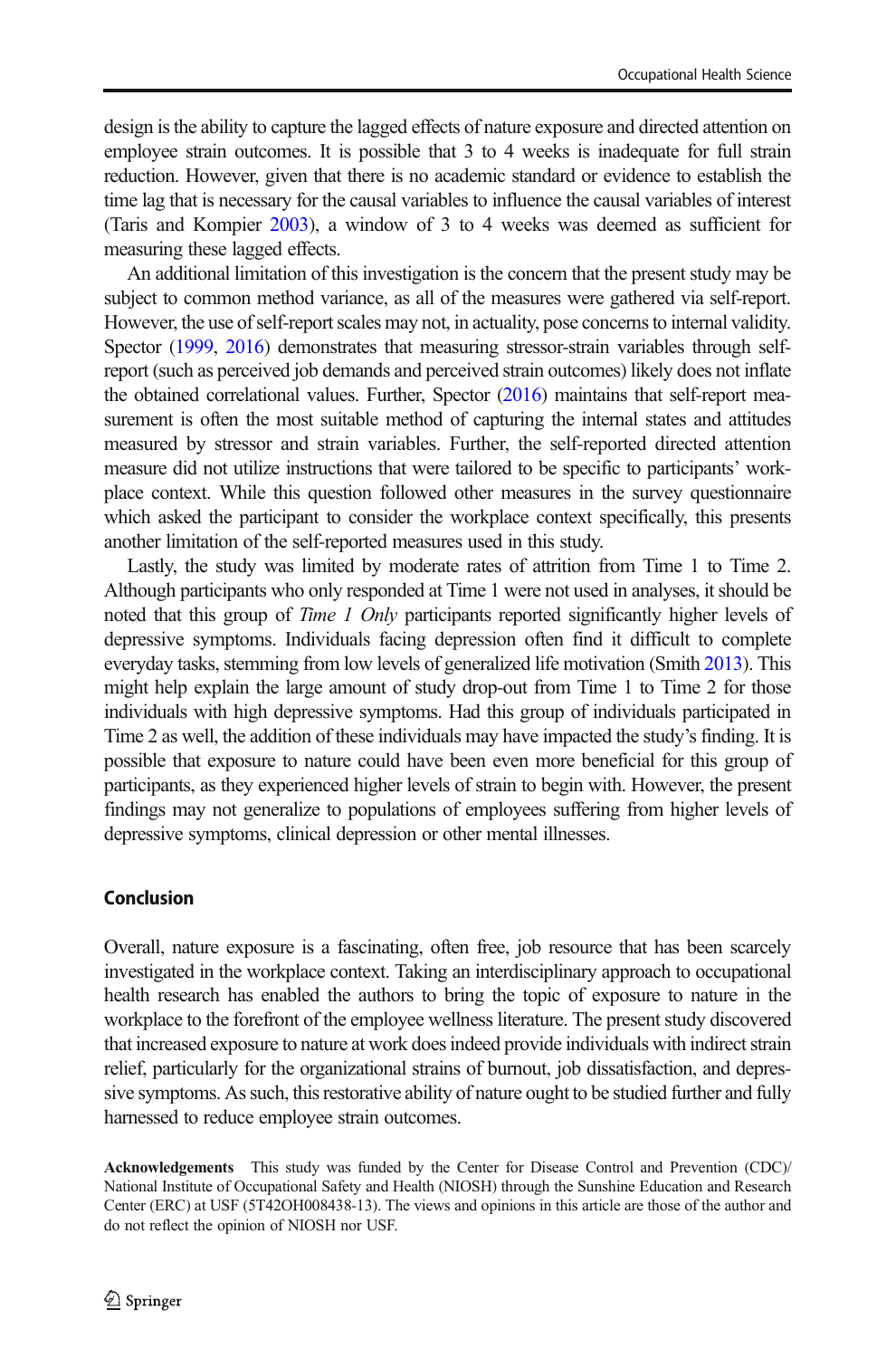<span id="page-16-0"></span>

|                                                               | SD |          | $\mathcal{L}$ | 3        |          |          | $\circ$  |          | ${}^{\circ}$ | ᢦ        | $\overline{10}$ |         | $\overline{12}$ |
|---------------------------------------------------------------|----|----------|---------------|----------|----------|----------|----------|----------|--------------|----------|-----------------|---------|-----------------|
| 6.32<br>. Exposure to Nature <sup>1</sup>                     | 89 | $*$      |               |          |          |          |          |          |              |          |                 |         |                 |
| 0.61<br>3.69<br>2. Directed Attention <sup>1</sup>            |    | $-0.16*$ | (82)          |          |          |          |          |          |              |          |                 |         |                 |
| 0.67<br>2.82<br>3. Exhaustion <sup>1</sup>                    |    | $-0.11$  | $-0.50*$      | (84)     |          |          |          |          |              |          |                 |         |                 |
| 0.97<br>2.27<br>4. Disengagement <sup>1</sup>                 |    | $-0.16*$ | $-0.52*$      | $0.48*$  | (16)     |          |          |          |              |          |                 |         |                 |
| 1.13<br>132<br>5. Job Dissatisfaction <sup>1</sup>            |    | $-0.18*$ | $-0.46*$      | $0.59*$  | $0.73*$  | (93)     |          |          |              |          |                 |         |                 |
| 1.14<br>3.78<br>6. Depressive Symptoms <sup>1</sup>           |    | $-0.10$  | $-0.40*$      | $0.35*$  | $0.38*$  | $-0.34*$ | (76)     |          |              |          |                 |         |                 |
| 2.11<br>6.35<br>7. Exposure to Nature <sup>2</sup>            |    | $-0.72*$ | $-0.15*$      | $-0.12*$ | $-0.18*$ | $-0.19*$ | $-0.13*$ | $*$      |              |          |                 |         |                 |
| 0.67<br>3.64<br>8. Directed Attention <sup>2</sup>            |    | $-0.21*$ | $-0.56*$      | $-0.40*$ | $-0.44*$ | $-0.38*$ | $-0.34*$ | $-0.27*$ | (38)         |          |                 |         |                 |
| 0.70<br>2.82<br>9. Exhaustion <sup>2</sup>                    |    | $-0.04$  | $-0.40*$      | $0.69*$  | $0.40*$  | $0.51*$  | $-0.38*$ | $-0.09$  | $-0.43*$     | (.83)    |                 |         |                 |
| 0.06<br>2.37<br>10. Disengagement <sup>2</sup>                |    | $-0.22*$ | $-0.45*$      | $0.51*$  | $0.83*$  | $0.69*$  | $-0.32*$ | $-0.17*$ | $-0.56*$     | $-0.55*$ | (94)            |         |                 |
| 1.14<br>$\frac{1}{4}$<br>11. Job Dissatisfaction <sup>2</sup> |    | $-0.19*$ | $-0.38*$      | $0.59*$  | $0.63*$  | $0.78*$  | $-0.29*$ | $-0.15*$ | $-0.49*$     | $-0.59*$ | $0.77*$         | (91)    |                 |
| 1.19<br>3.30<br>12. Depressive Symptoms <sup>2</sup>          |    | $-0.11$  | $-0.32*$      | $0.22*$  | $0.24*$  | $0.27*$  | $-0.79*$ | $-0.09$  | $-0.38*$     | $-0.38*$ | $0.26*$         | $0.27*$ | (.80)           |

Table 1 Means, standard deviations, and intercorrelations of variables Table 1 Means, standard deviations, and intercorrelations of variables

Appendix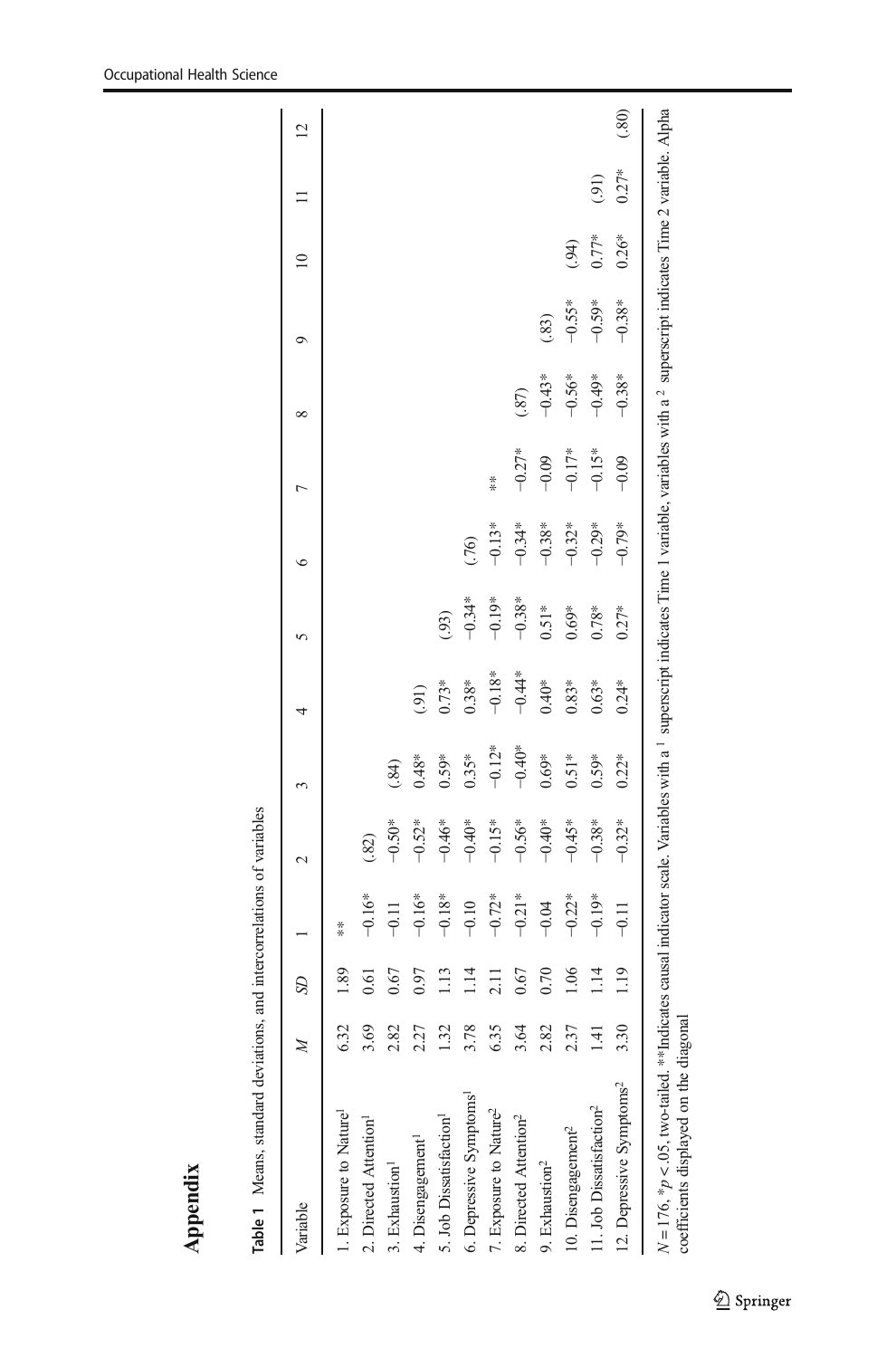| Exhaustion    |           |         |                     |                                                            |           |         |                                                                                                    |
|---------------|-----------|---------|---------------------|------------------------------------------------------------|-----------|---------|----------------------------------------------------------------------------------------------------|
| $\mathsf{C}$  | <b>SE</b> | t       | p                   | C                                                          | <b>SE</b> | t       | p                                                                                                  |
| $3.46*$       | .16       | 20.95   | .00                 | $3.36*$                                                    | .16       | 20.95   | .00                                                                                                |
| $0.05*$       | .02       | 2.12    | .04                 | $0.05*$                                                    | .02       | 2.12    | .04                                                                                                |
| $.03*$        |           |         |                     | $.03*$                                                     |           |         |                                                                                                    |
| $4.48*$       | .32       | 13.98   | .00                 | $5.60*$                                                    | .47       | 12.04   | .00                                                                                                |
| $-0.47*$      | .08       | $-5.80$ | .00                 | $-0.73*$                                                   | .12       | $-6.24$ | .00                                                                                                |
| 0.01          | .03       | 0.39    | .70                 | $-0.08*$                                                   | .04       | $-2.22$ | .03                                                                                                |
| $.16*$        |           |         |                     | $.22*$                                                     |           |         |                                                                                                    |
| Effect        | <b>SE</b> | 95% CI  |                     | Effect                                                     | <b>SE</b> | 95% CI  |                                                                                                    |
| $-.02$        | .01       |         |                     | $-.04$                                                     | .04       |         |                                                                                                    |
|               |           |         |                     |                                                            |           |         |                                                                                                    |
| $\mathcal{C}$ | <b>SE</b> | t       | p                   | $\mathcal{C}$                                              | <b>SE</b> | t       | p                                                                                                  |
| $3.36*$       | .16       | 20.95   | .00                 | $3.36*$                                                    | .16       | 20.95   | .00                                                                                                |
| $0.05*$       | .02       | 2.12    | .04                 | $0.05*$                                                    | .02       | 2.12    | .04                                                                                                |
| $.03*$        |           |         |                     | $.03*$                                                     |           |         |                                                                                                    |
| 0.63          | .52       | 1.21    | .23                 | $2.34*$                                                    | .56       | 4.16    | .00                                                                                                |
| $-0.67*$      | .13       | $-5.07$ | .00                 | $-0.60*$                                                   | .14       | $-4.22$ | .00                                                                                                |
| $-0.08$       | .04       | $-1.87$ | .06                 | $-0.04$                                                    | .05       | $-0.83$ | .41                                                                                                |
| $.16*$        |           |         |                     | $.10*$                                                     |           |         |                                                                                                    |
| Effect        | <b>SE</b> | 95% CI  |                     | Effect                                                     | <b>SE</b> | 95% CI  |                                                                                                    |
| $-.03$        | .04       |         |                     | $-.03$                                                     | .05       |         |                                                                                                    |
|               |           |         | Job Dissatisfaction | $[-.054 \text{ to } -.001]$<br>$[-.085 \text{ to } -.002]$ |           |         | Disengagement<br>$[-.083 \text{ to } -.001]$<br>Depressive Symptoms<br>$[-.076 \text{ to } -.002]$ |

<span id="page-17-0"></span>Table 2 Directed attention as a mediator of the nature at work – strain relationship

 $N = 176$ , \*  $p < .05$ . C, Coefficient; SE, Standard error; CI, confidence interval; R<sup>2</sup>, percentage of variance accounted for in job strains by predictors. All analyses used 1000 bootstrapped samples

Publisher's Note Springer Nature remains neutral with regard to jurisdictional claims in published maps and institutional affiliations.

## References

- Akerstedt, T., Knutsson, A., Westerholm, P., Theorell, T., Alfredsson, L., & Kecklund, G. (2004). Mental fatigue, work and sleep. Journal of Psychosomatic Research, 57(5), 427–433.
- Annerstedt, M., & Währborg, P. (2011). Nature-assisted therapy: Systematic review of controlled and observational studies. Scandinavian Journal of Public Health, 1403494810396400.
- Bakker, A. B., & Demerouti, E. (2007). The job demands-resources model: State of the art. *Journal of* Managerial Psychology, 22(3), 309–328.
- Bakker, A. B., & Demerouti, E. (2016). Job Demands–Resources Theory: Taking Stock and Looking Forward. Journal of Occupational Health Psychology, No Pagination Specified. [https://doi.org/10.1037](https://doi.org/10.1037/ocp0000056) [/ocp0000056](https://doi.org/10.1037/ocp0000056).
- Berman, M. G., Jonides, J., & Kaplan, S. (2008). The cognitive benefits of interacting with nature. Psychological Science, 19(12), 1207–1212.
- Beyer, K. M. M., Kaltenbach, A., Szabo, A., Bogar, S., Nieto, F. J., & Malecki, K. M. (2014). Exposure to neighborhood green space and mental health: Evidence from the survey of the health of Wisconsin.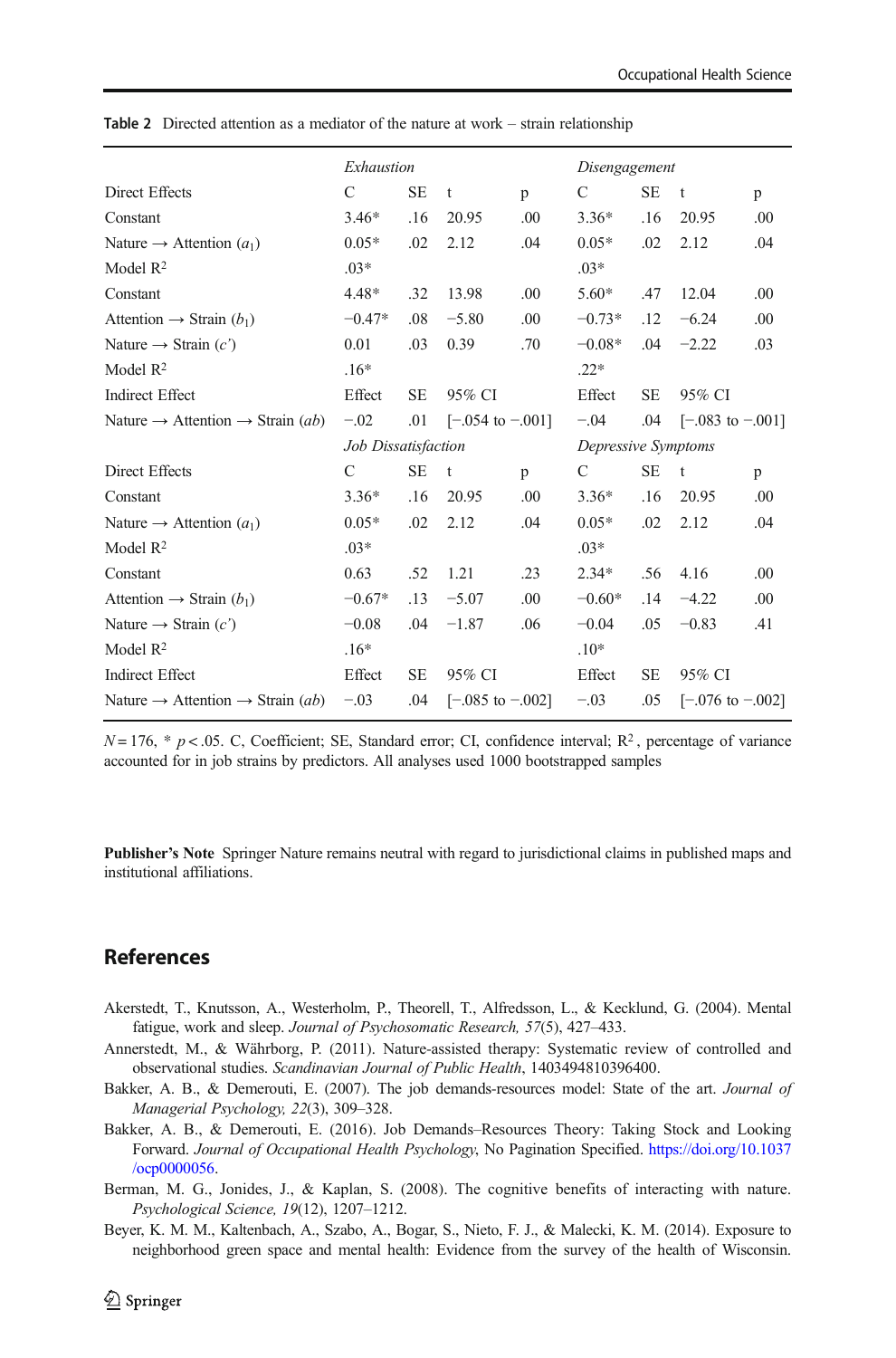<span id="page-18-0"></span>International Journal of Environmental Research and Public Health, 11(3), 3453–3472. [https://doi.](https://doi.org/10.3390/ijerph110303453) [org/10.3390/ijerph110303453.](https://doi.org/10.3390/ijerph110303453)

- Bonde, J. P. E. (2008). Psychosocial factors at work and risk of depression: A systematic review of the epidemiological evidence. Occupational and Environmental Medicine, 65(7), 438-445. [https://doi.](https://doi.org/10.1136/oem.2007.038430) [org/10.1136/oem.2007.038430.](https://doi.org/10.1136/oem.2007.038430)
- Bossen, A. (2010). The importance of getting back to nature for people with dementia. Journal of Gerontological Nursing, 36(2), 17–22. [https://doi.org/10.3928/00989134-20100111-01.](https://doi.org/10.3928/00989134-20100111-01)
- Bowler, D. E., Buyung-Ali, L. M., Knight, T. M., & Pullin, A. S. (2010). A systematic review of evidence for the added benefits to health of exposure to natural environments. BMC Public Health, 10(1), 456.
- Bratman, G. N., Hamilton, J. P., Hahn, K. S., Daily, G. C., & Gross, J. J. (2015). Nature experience reduces rumination and subgenual prefrontal cortex activation. Proceedings of the National Academy of Sciences, 112(28), 8567–8572. [https://doi.org/10.1073/pnas.1510459112.](https://doi.org/10.1073/pnas.1510459112)
- Bringslimark, T., Hartig, T., & Patil, G. G. (2007). Psychological benefits of indoor plants in workplaces: Putting experimental results into context. HortScience, 42(3), 581–587.
- Cammann, C., Fichman, M., Jenkins, D., & Klesh, J. (1979). The Michigan organizational assessment questionnaire. Unpublished manuscript, University of Michigan, Ann Arbor.
- CDC. (2018, April 2). Work schedules: Shift work and long hours. Retrieved June 11, 2018, From [https://www.cdc.gov/niosh/topics/workschedules/default.html.](https://www.cdc.gov/niosh/topics/workschedules/default.html)
- Cimprich, B. (1993). Development of an intervention to restore attention in cancer patients. Cancer Nursing, 16(2), 83–92.
- Cimprich, B., Visovatti, M., & Ronis, D. L. (2011). The attentional function index—A self-report cognitive measure. Psycho-Oncology, 20(2), 194–202.
- Coley, R. L., Sullivan, W. C., & Kuo, F. E. (1997). Where does community grow? The social context created by nature in urban public housing. Environment and Behavior, 29(4), 468–494.
- De Vries, S., Verheij, R. A., Groenewegen, P. P., & Spreeuwenberg, P. (2003). Natural environments—Healthy environments? An exploratory analysis of the relationship between greenspace and health. *Environment* and Planning A, 35(10), 1717–1731.
- Demerouti, E., Bakker, A., Nachreiner, F., & Ebbinghaus, M. (2002). From mental strain to burnout. European Journal of Work and Organizational Psychology, 11(4), 423–441.
- Demyttenaere, K., Bruffaerts, R., Posada-Villa, J., Gasquet, I., Kovess, V., Lepine, J., et al. (2004). Prevalence, severity, and unmet need for treatment of mental disorders in the World Health Organization world mental health surveys. Jama, 291(21), 2581–2590.
- Diette, G. B., Lechtzin, N., Haponik, E., Devrotes, A., & Rubin, H. R. (2003). Distraction therapy with nature sights and sounds reduces pain during flexible bronchoscopy: A complementary approach to routine analgesia. Chest, 123(3), 941–948.
- Dormann, C., & Zapf, D. (2002). Social stressors at work, irritation, and depressive symptoms: Accounting for unmeasured third variables in a multi-wave study. Journal of Occupational and Organizational Psychology, 75(1), 33–58.
- Dravigne, A., Waliczek, T. M., Lineberger, R. D., & Zajicek, J. M. (2008). The effect of live plants and window views of green spaces on employee perceptions of job satisfaction. HortScience, 43(1), 183-187.
- Dye, C. (2008). Health and urban living. Science, 319(5864), 766–769.
- Faber Taylor, A., & Kuo, F. E. M. (2011). Could exposure to everyday green spaces help treat ADHD? Evidence from children's play settings. Applied Psychology: Health and Well-Being, 3(3), 281–303.
- Goodman, J. S., & Blum, T. C. (2016). Assessing the non-random sampling effects of subject attrition in longitudinal research. Journal of Management, 22(4):627–652.
- Griffin, J. A., Dember, W. N., & Warm, J. S. (1986). Effects of depression on expectancy in sustained attention. Motivation and Emotion, 10(3), 195–205.
- Hakanen, J. J., & Schaufeli, W. B. (2012). Do burnout and work engagement predict depressive symptoms and life satisfaction? A three-wave seven-year prospective study. Journal of Affective Disorders, 141(2), 415– 424. [https://doi.org/10.1016/j.jad.2012.02.043.](https://doi.org/10.1016/j.jad.2012.02.043)
- Halbesleben, J. R. B., & Buckley, M. R. (2004). Burnout in organizational life. Journal of Management, 30(6), 859–879. [https://doi.org/10.1016/j.jm.2004.06.004.](https://doi.org/10.1016/j.jm.2004.06.004)
- Hartig, T. (1991). Linking health with nature experience: Restoration and other Pathways. Retrieved from [http://share.bebif.be/data/phc/Keynote%20session/Presentation%20Hartig%2020111130.pdf.](http://share.bebif.be/data/phc/Keynote%20session/Presentation%20Hartig%2020111130.pdf)
- Hartig, T., Mang, M., & Evans, G. W. (1991). Restorative effects of natural environment experiences. Environment and Behavior, 23(1), 3–26.
- Hartig, T., Mitchell, R., De Vries, S., & Frumkin, H. (2014). Nature and health. Annual Review of Public Health, 35, 207–228.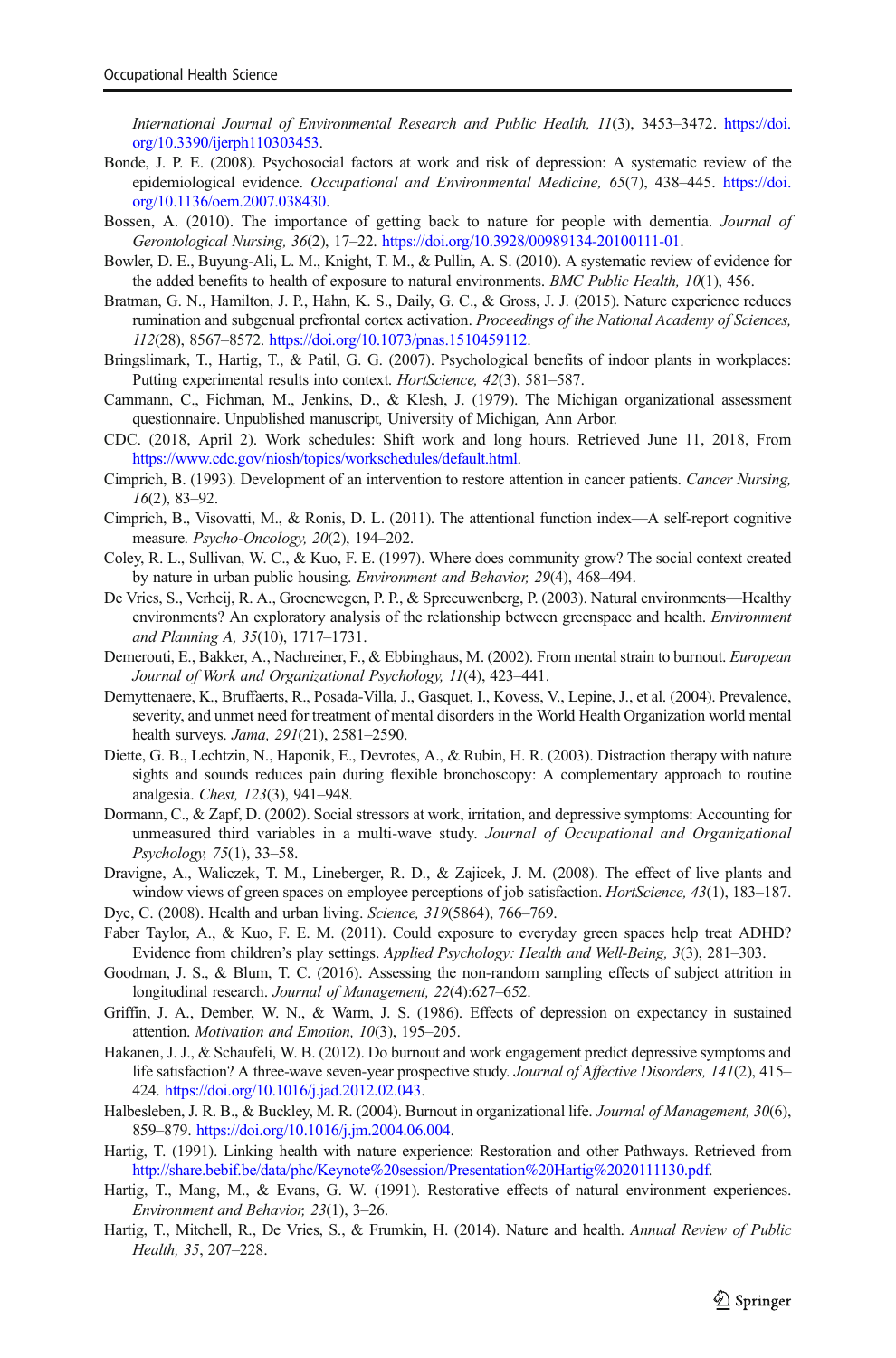- <span id="page-19-0"></span>Hayes, A. F. (2013). Mediation, moderation, and conditional process analysis. Introduction to Mediation, Moderation, and Conditional Process Analysis: A Regression-Based Approach Edn. New York: Guilford Publications, 1–20.
- Henne, D., & Locke, E. A. (1985). Job dissatisfaction: What are the consequences? International Journal of Psychology, 20(2), 221.
- Jiang, B., Li, D., Larsen, L., & Sullivan, W. C. (2014). A dose-response curve describing the relationship between urban tree cover density and self-reported stress recovery. Environment and Behavior, 0013916514552321.
- Judge, T. A., Thoresen, C. J., Bono, J. E., & Patton, G. K. (2001). The job satisfaction–job performance relationship: A qualitative and quantitative review. Psychological Bulletin, 127(3), 376.
- Kals, E., Schumacher, D., & Montada, L. (2016). Emotional affinity toward nature as a motivational basis to protect nature. Environment and Behavior, 31(2), 178–202.
- Kaplan, R. (2001). The nature of the view from home psychological benefits. *Environment and Behavior*, 33(4), 507–542.
- Kaplan, R., & Kaplan, S. (1989). The experience of nature: A psychological perspective. CUP Archive.
- Kaplan, S. (1995). The restorative benefits of nature: Toward an integrative framework. Journal of Environmental Psychology, 15(3), 169–182.
- Keniger, L. E., Gaston, K. J., Irvine, K. N., & Fuller, R. A. (2013). What are the benefits of interacting with nature? International Journal of Environmental Research and Public Health, 10(3), 913–935. [https://doi.](https://doi.org/10.3390/ijerph10030913) [org/10.3390/ijerph10030913](https://doi.org/10.3390/ijerph10030913).
- Khaleque, A., Hossain, M. M., & Hoque, M. E. (1992). Job satisfaction, mental health, fatigue and performance of industrial workers. Psychological Studies.
- Korpela, K. M., Hartig, T., Kaiser, F. G., & Fuhrer, U. (2001). Restorative experience and self-regulation in favorite places. Environment and Behavior, 33(4), 572–589.
- Kuo, F. E., & Sullivan, W. C. (2016). Aggression and violence in the inner city. *Environment and Behavior*, 33(4), 543–571.
- Largo-Wight, E., Chen, W. W., Dodd, V., & Weiler, R. (2011a). Healthy workplaces: The effects of nature contact at work on employee stress and health. Public Health Reports, 126(1 suppl), 124–130.
- Largo-Wight, E., Chen, W. W., Dodd, V., & Weiler, R. (2011b). The nature contact questionnaire: A measure of healthy workplace exposure. Work, 40(4), 411–423.
- Leiter, M. P., & Maslach, C. (1988). The impact of interpersonal environment on burnout and organizational commitment. Journal of Organizational Behavior, 9(4), 297–308.
- Litwiller, B., Snyder, L. A., Taylor, W. D., & Steele, L. M. (2017). The relationship between sleep and work: A meta-analysis. Journal of Applied Psychology, 102(4), 682–699. [https://doi.org/10.1037/apl0000169.](https://doi.org/10.1037/apl0000169)
- Lottrup, L., Stigsdotter, U. K., Meilby, H., & Corazon, S. S. (2012). Associations between use, activities and characteristics of the outdoor environment at workplaces. Urban Forestry & Urban Greening,  $11(2)$ , 159-168.
- Lottrup, L., Grahn, P., & Stigsdotter, U. K. (2013). Workplace greenery and perceived level of stress: Benefits of access to a green outdoor environment at the workplace. Landscape and Urban Planning, 110, 5–11.
- Lottrup, L., Stigsdotter, U. K., Meilby, H., & Claudi, A. G. (2015). The workplace window view: A determinant of office workers' work ability and job satisfaction. *Landscape Research*, 40(1), 57–75.
- Lynn, S. J., Barnes, S., Deming, A., & Accardi, M. (2010). Hypnosis, rumination, and depression: Catalyzing attention and mindfulness-based treatments. International Journal of Clinical and Experimental Hypnosis, 58(2), 202–221. [https://doi.org/10.1080/00207140903523244.](https://doi.org/10.1080/00207140903523244)
- Maller, C., Townsend, M., Pryor, A., Brown, P., & St Leger, L. (2006). Healthy nature healthy people:'contact with nature'as an upstream health promotion intervention for populations. Health Promotion International, 21(1), 45–54.
- Maslach, C., Schaufeli, W. B., & Leiter, M. P. (2001). Job burnout. Annual Review of Psychology, 52(1), 397–422.
- Mitchell, R., & Popham, F. (2008). Effect of exposure to natural environment on health inequalities: An observational population study. The Lancet, 372(9650), 1655–1660.
- Nash, R. (1968). American environment; readings in the history of conservation.
- Nisbet, E. K., Zelenski, J. M., & Murphy, S. A. (2008). The nature relatedness scale. Environment and Behavior, 41(5), 715–740.
- Panagopoulos, T., González Duque, J. A., & Bostenaru Dan, M. (2016). Urban planning with respect to environmental quality and human well-being. Environmental Pollution, 208, 137–144. [https://doi.](https://doi.org/10.1016/j.envpol.2015.07.038) [org/10.1016/j.envpol.2015.07.038.](https://doi.org/10.1016/j.envpol.2015.07.038)
- Papageorgiou, C., & Wells, A. (2000). Treatment of recurrent major depression with attention training. Cognitive and Behavioral Practice, 7(4), 407–413.